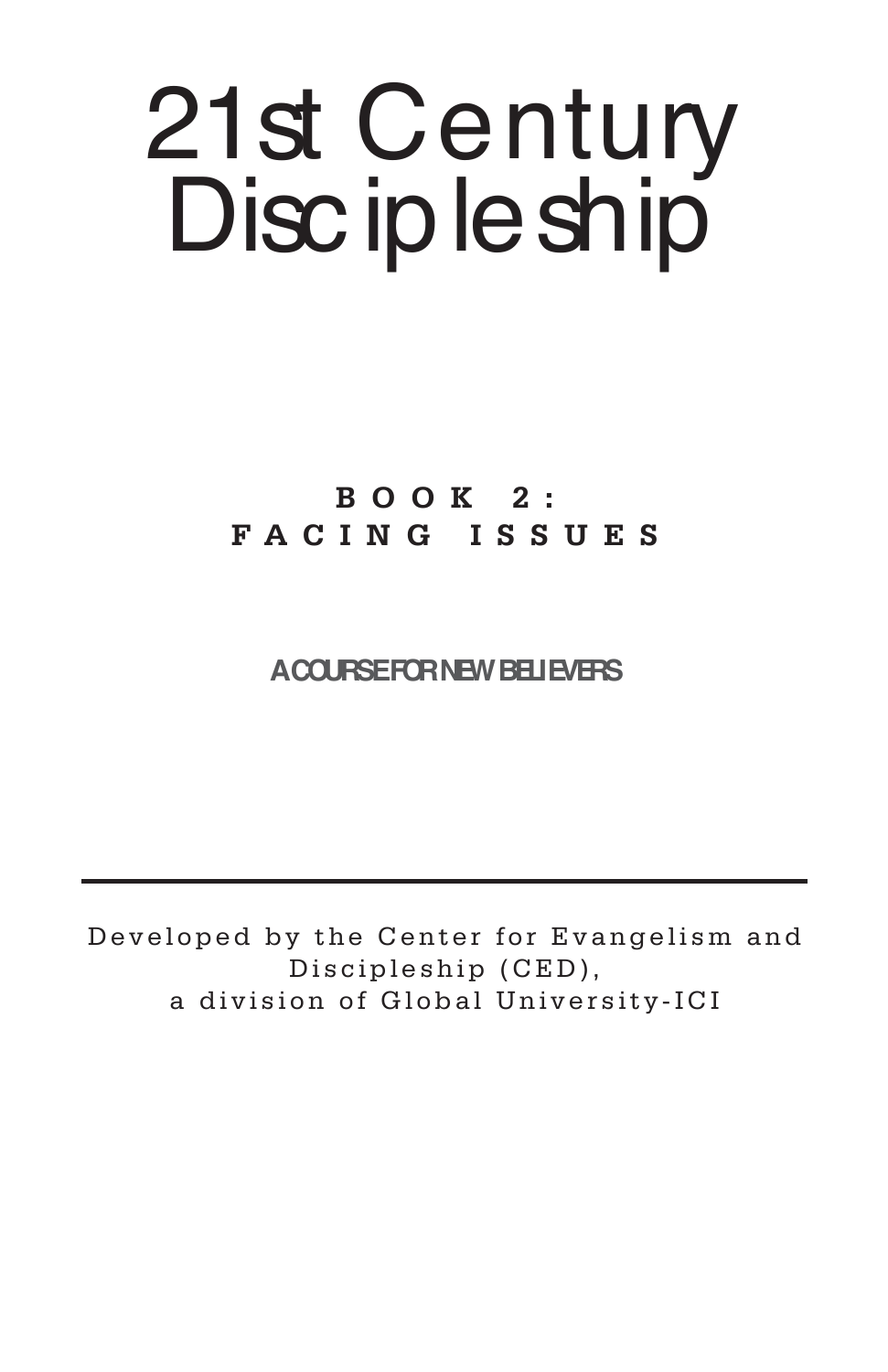## Contact information:

When used for HBMM SERVUS FIDELIS training: Printout and mail a copy of your self test pages to the regional HBMM National Leadership Team member for your region. Their contact information is located on the "Contact Chaplains" page on our website: https://hbmm-national.org/contact-chaplains

DO NOT MAIL TO CHAPLAINCY OR GLOBAL UNIVERSITY

CONTACT webmaster@HBMM-National.org with questions

Unless otherwise indicated, Scripture is taken from the Holy Bible, NEW INTERNATIONAL VERSION®. Copyright © 1973, 1978, 1984 International Bible Society. All rights reserved throughout the world. Used by permission of International Bible Society.

© 2008 Global University All rights reserved. First edition 2008

PN 01.09

ISBN 978-0-7617-1304-3

Printed in the United States of America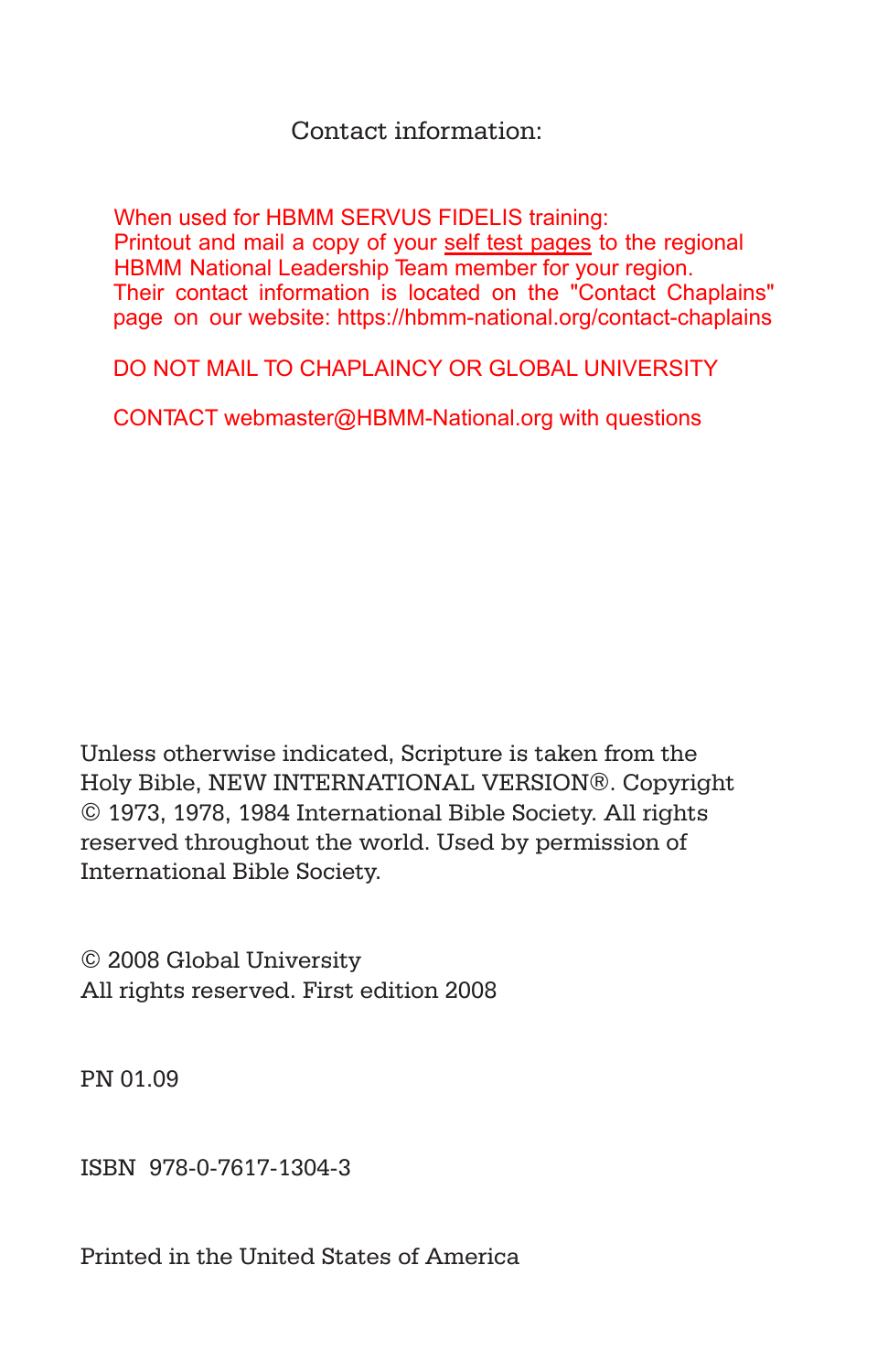After studying the lesson, please read each study question carefully and circle the correct response. There is only one correct response for each question.

- *1. Ac c ording to the Sc ripture, how should we deal with anger?*
	- *a) Let it fester for one month.*
	- *b) Never deal with it.*
	- *c ) As soon as possible*
- *2. Ac c ording to psyc hologists, how we express anger may depend on*
	- *a) if it is c loudy or sunny outside.*
	- *b) what the stoc k market is doing.*
	- *c ) how our parents handled their anger*
- *3. What happens if people do not deal with their anger?* a) Anger finally goes away.
	- *b) Anger c an turn into hostility, bitterness, and violenc e.*
	- *c ) Anger is transformed into love and peac e.*
- *4. Ac c ording to the lesson, the three c omponents of anger are* 
	- *a) emotional, c ognitive, and behavioral.*
	- *b) bad feelings, good feelings, and no feelings.*
	- *c ) ignoring feelings, ac c epting feelings, and ac ting out feelings.*
- *5. What happens to the individual who buries his or her anger inside?*
	- *a) He or she wins friends and infl uenc es people.*
	- *b) The anger builds up until it bec omes unc ontrollable.*
	- *c ) He or she may be awarded as " employee of the month."*
- *6. In times of relational c onfl ic t, one of the best ways to deal with anger is to* 
	- *a) attac k the other person.*
	- *b) bring up old grievanc es.*
	- *c ) balanc e c ritic ism with lots of affec tion.*

**22**

Ш.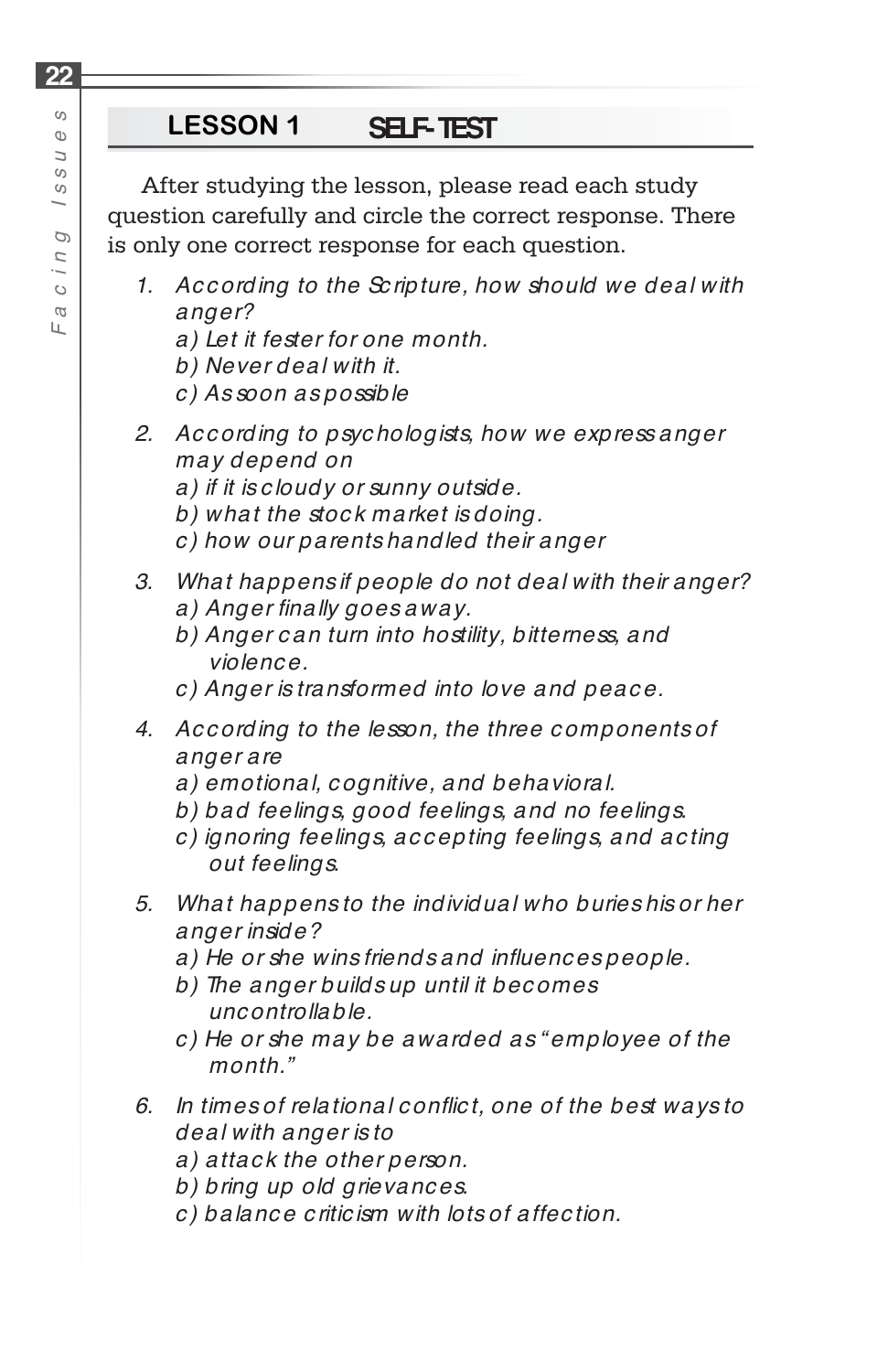$\overline{a}$ 

- *7. Ac c ording to the psalmist, what will God do for us when we bring our anger to Him?*
	- *a) Make all the problems go away.*
	- *b) Change our hearts and help us respond in a way that pleases Him.*
	- *c ) Pour His anger on us.*
- *8. Whic h of these is not one of the tips Paul gives in Ephesians for dealing with anger?*
	- a) Do not give the devil a place in your life.
	- *b) Do not speak when you are angry.*
	- *c ) Do not stay angry.*
- *9. What does it mean to say that God is slow to anger?*
	- *a) God has emotions, but they are never out of c ontrol.*
	- *b) God explodes with anger from time to time.*
	- *c ) God is a little slow in understanding what is going on.*
- *10. A true statement about love is that love*
	- *a) divides, but anger unites.*
	- *b) is never as strong as anger.*
	- *c ) is the most effec tive way to show we are Jesus' disc iples.*

When used for HBMM SERVUS FIDELIS training:

Printout and mail a copy of your self test pages to the regional HBMM National Leadership Team member for your region. Their contact information is located on the "Contact Leadership Team" page on our website: http://HBMM-National.org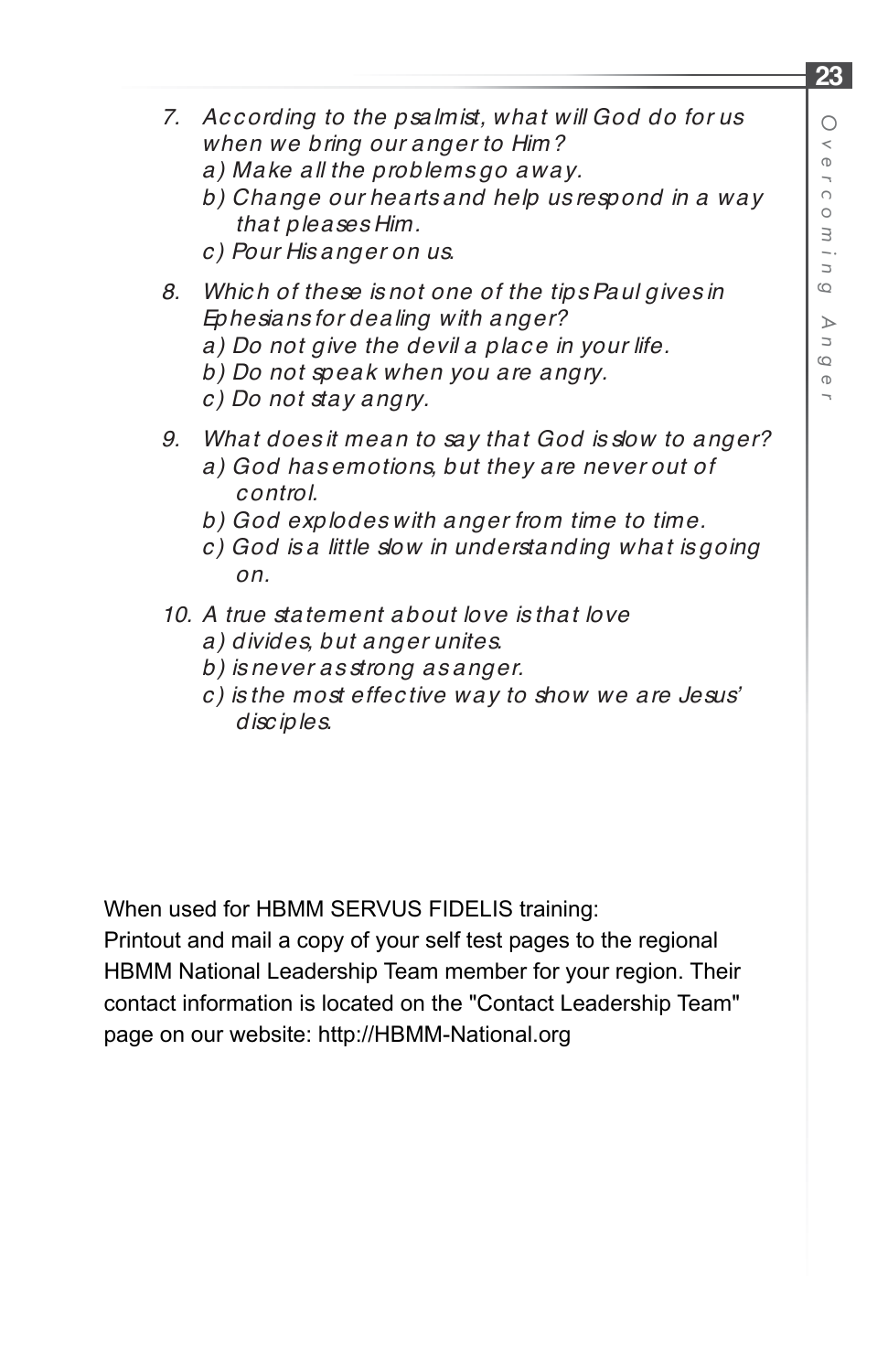After studying the lesson, please read each study question carefully, and circle the correct response. There is only one correct response for each question.

- *1. We should be willing to forgive*
	- *a) seven times.*
	- *b) seventy times.*
	- *c ) an unlimited number of times.*
- *2. When I forgive others,*
	- *a) no restitution needs to be made.*
	- *b) it frees them from guilt and shame.*
	- *c ) God will erase memories of the event.*
- *3. The religious leaders thought the woman c aught in adultery*
	- *a) should be grateful they were the ones who c aught her.*
	- *b) should be stoned.*
	- *c ) ought to marry the man she was c aught with.*
- *4. In dealing with the adulterous woman, Jesus*
	- *a) offered her forgiveness.*
	- *b) washed His hands of her.*
	- *c ) turned her over to the authorities.*
- *5. Jesus' purpose in c oming to earth was to*
	- *a) c ondemn every person who had done wrong.*
	- *b) seek and save the lost.*
	- *c ) get away from heaven for awhile.*
- *6. If you want to be forgiven of sins, you must*
	- *a) simply ask Jesus to forgive you.*
	- *b) fast and pray and hope you are forgiven.*
	- *c ) assume there is little hope for forgiveness..*
- *7. The father of the prodigal son is a pic ture of God waiting*
	- *a) for just the right time to punish sinners.*
	- *b) anxiously to rec eive and forgive people.*
	- *c ) for the c hanc e to disc ipline wayward c hildren.*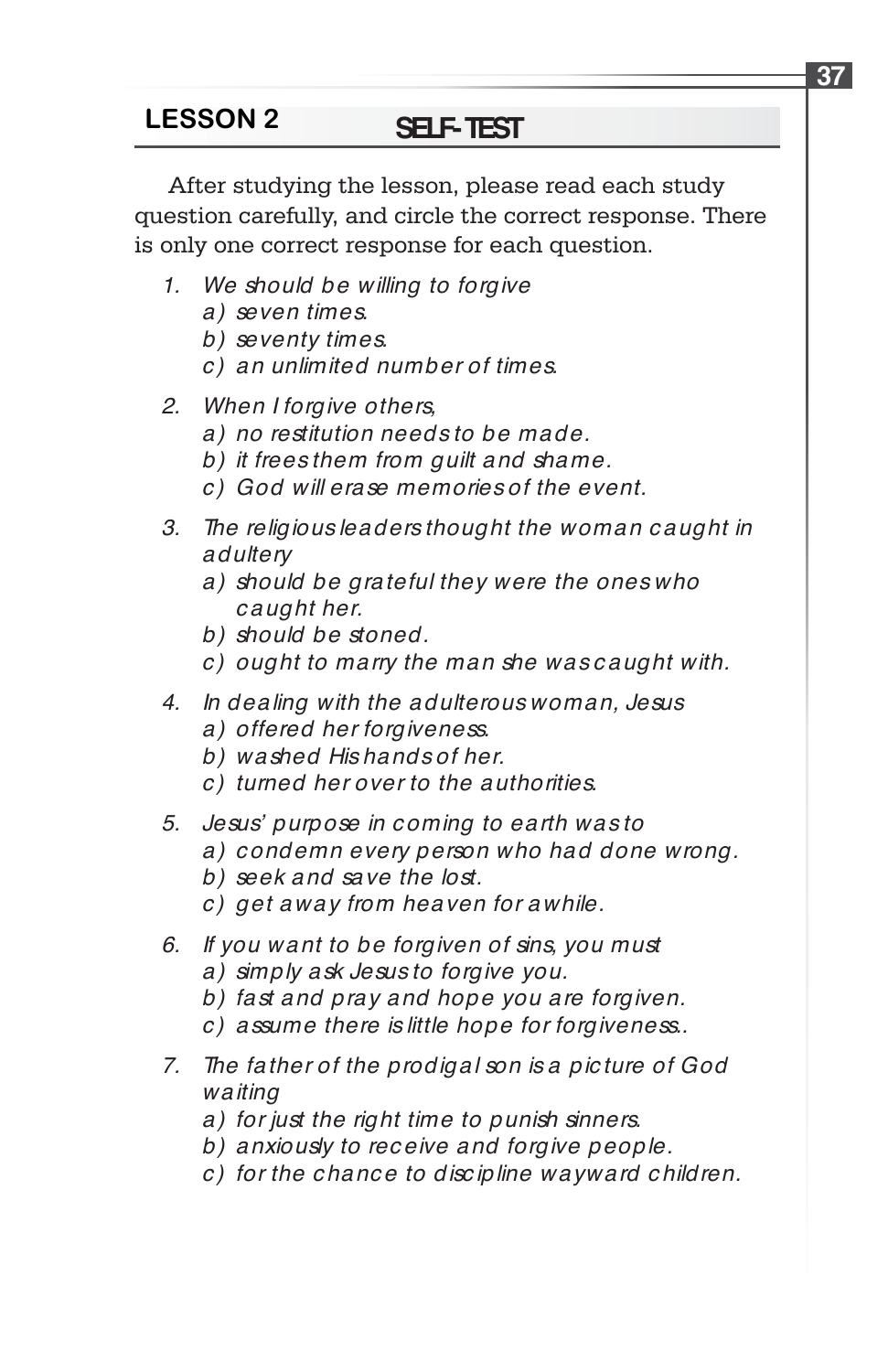$\mathbb O$  $\overline{a}$  $\circ$  $\omega$  $\overline{\phantom{0}}$ D Г I  $\circ$  $\varpi$ Щ

*Fa c in g Issu e s*

## *8. When tragedy happens, God*

- *a) does not c are.*
- *b) says we are responsible and should be more c areful.*
- *c ) wants us to learn to forgive ourselves if nec essary.*
- *9. When you fail and wrong others, you must*
	- *a) ask them to forgive you.*
	- *b) hope they think it was someone else and not you.*
	- *c ) try to hide the wrong you did.*

## *10. You are to forgive*

- *a) only after the person c hanges his or her life c ompletely.*
- *b) only when there is something in it for you.*
- *c ) as you are forgiven.*

When used for HBMM SERVUS FIDELIS training: Printout and mail a copy of your self test pages to the regional HBMM National Leadership Team member for your region. Their contact information is located on the "Contact Leadership Team" page on our website: http://HBMM-National.org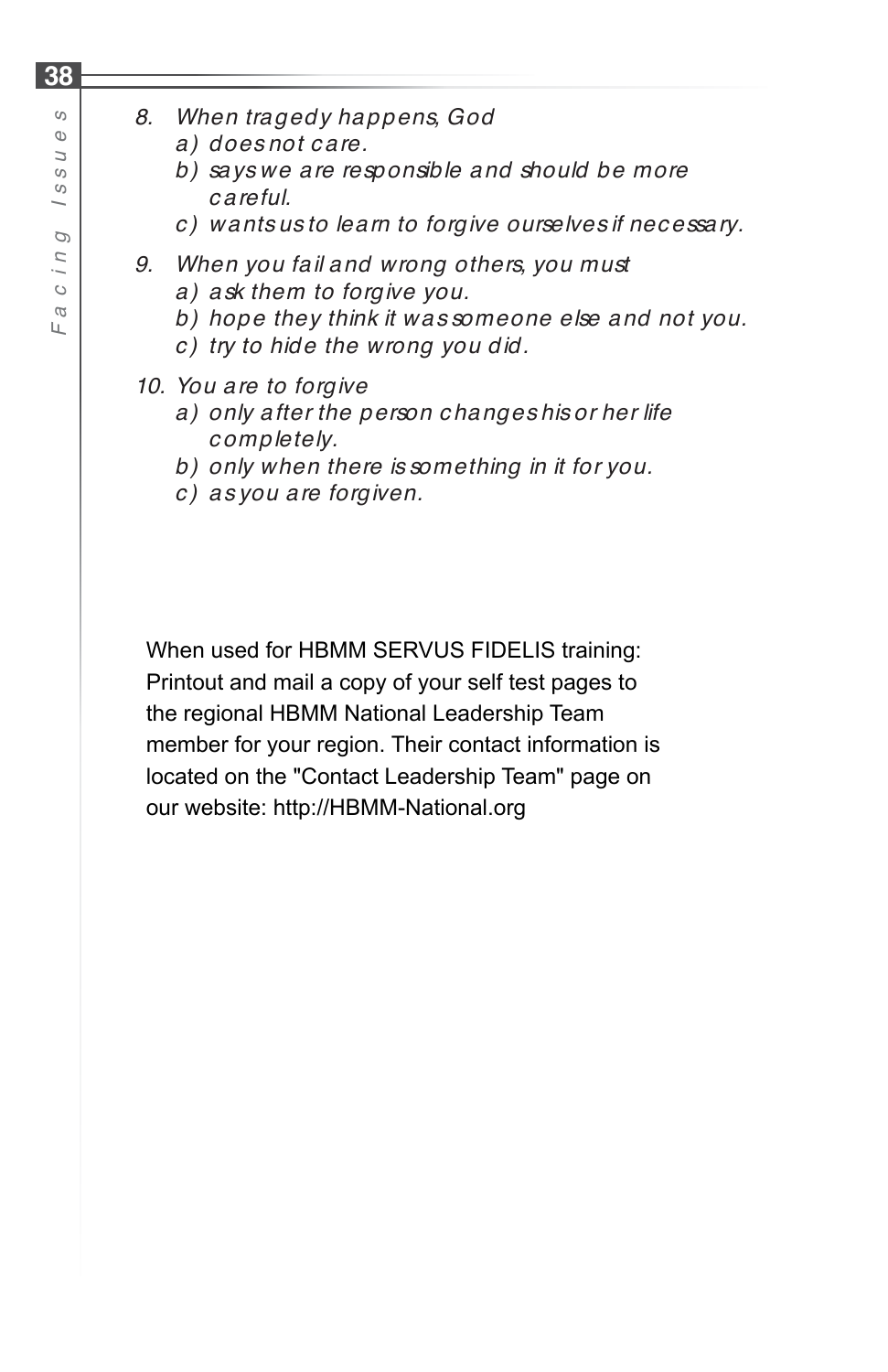After studying the lesson, please read each study question carefully and circle the correct response. There is only one correct response for each question.

- *1. Brokenness is a great value* 
	- *a) only in heaven.*
	- *b) never.*
	- *c ) in our relationship with God and others.*
- *2. After Adam and Eve sinned, they felt a great sense of* 
	- *a) fear, insec urity, and guilt.*
	- *b) fear, blame, and joy.*
	- *c ) worry, anxiety, and fatigue.*
- *3. The four basic emotional needs that everyone has are* 
	- *a) unc onditional love, anger, praise, and purpose.*
	- *b) unc onditional love, sec urity, praise, and purpose.*
	- *c ) passion, possession, position, and power.*
- *4. What is one of the four reasons mentioned as to why people experienc e brokenness?*
	- *a) People need to experienc e pain.*
	- *b) People feel broken when abused.*
	- *c ) Human nature is sinful.*
- *5. The key to great relationships is*
	- *a) strength.*
	- *b) individuality.*
	- *c ) humility.*
- *6. What are some of the steps to develop relationships built on humility?*
	- *a) Belittle yourself as often as possible.*
	- *b) Ask God for help, allow others to be human, and ac c ept responsibility.*
	- *c ) Never look another person in the eyes.*
- *7. Every marriage has* 
	- *a) mother-in-law problems.*
	- *b) two or more people.*
	- *c) confl ic t and pain.*

**56**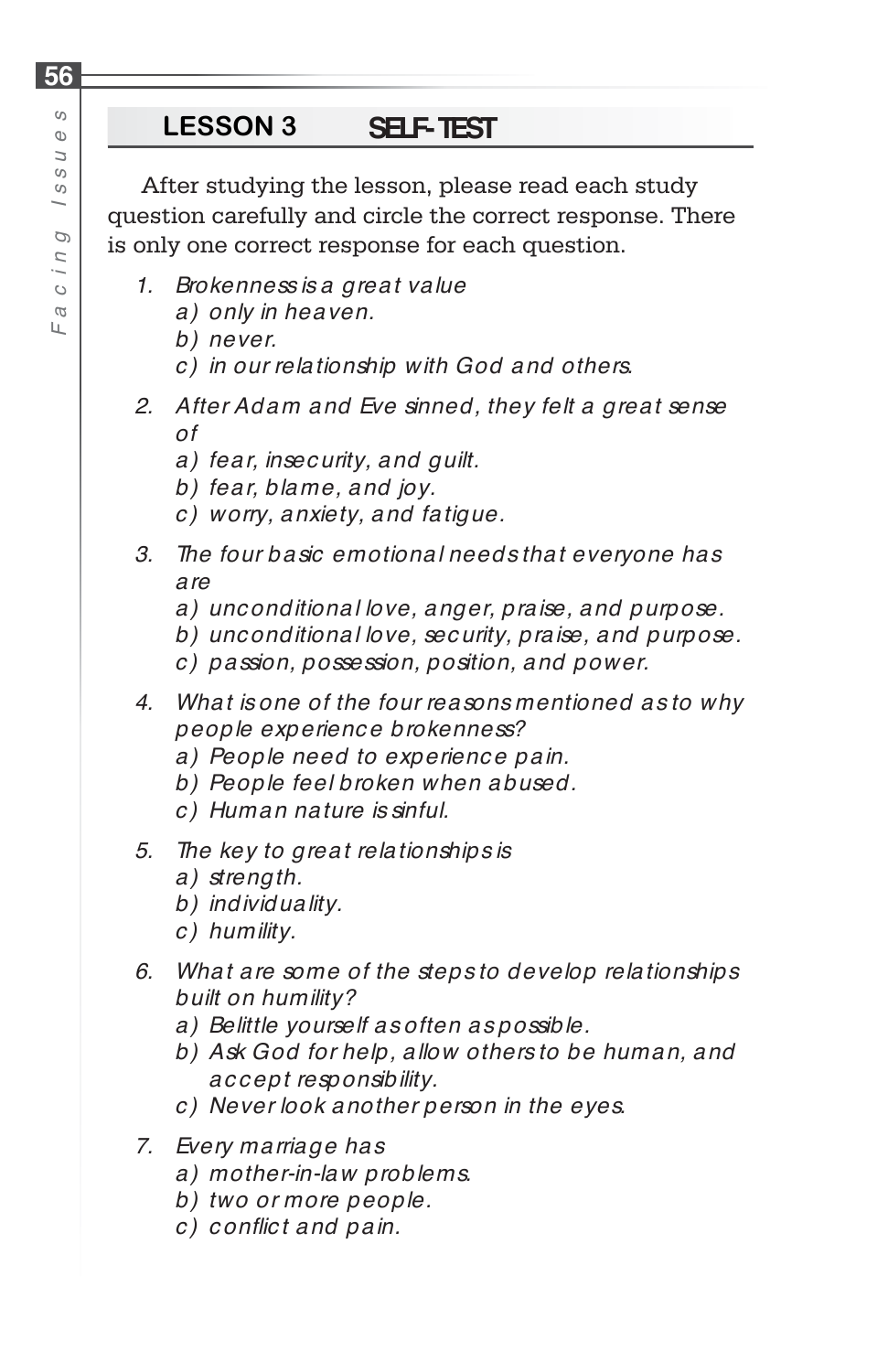- *8. Ac c ording to the lesson, fac tors for building a better relationship with your mate are*
	- *a) money and more money.*
	- *b) having a good paying job, a house, c ar, and no c hildren.*
	- *c ) assigning top priority to your relationship, good listening habits, trying not to c hange your mate, and letting God meet your deepest needs.*
- *9. Our soc ieties are infec ted bec ause of* 
	- *a) God.*
	- *b) sin.*
	- *c ) politic s.*
- *10. Ac c ording to the author, our suc c esses and failures c an be trac ed* 
	- *a) to our relationships.*
	- *b) by our genes.*
	- *c ) by the angels.*

When used for HBMM SERVUS FIDELIS training:

Printout and mail a copy of your self test pages to the regional HBMM National Leadership Team member for your region. Their contact information is located on the "Contact Leadership Team" page on our website: http://HBMM-National.org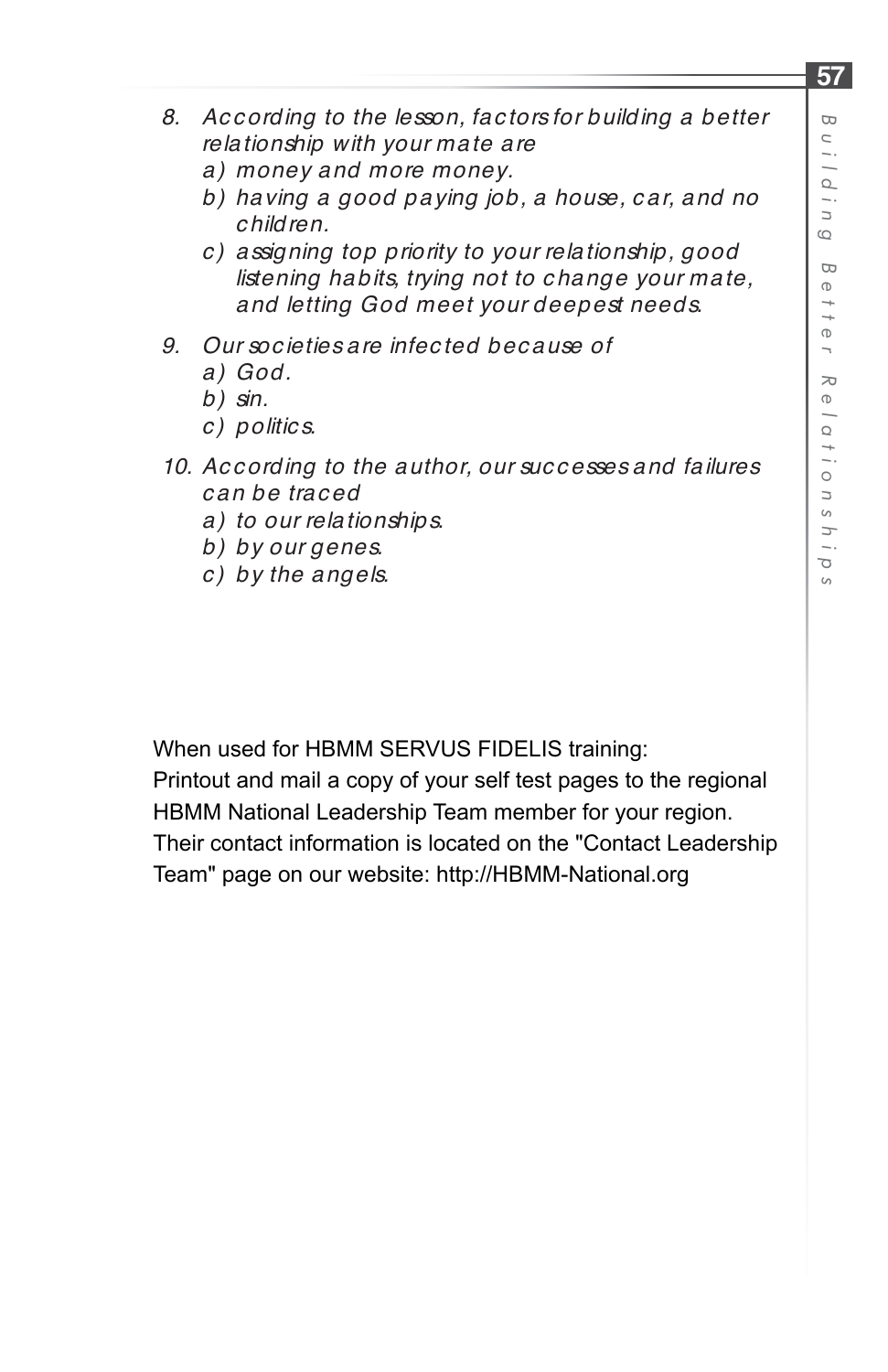After studying the lesson, please read each study question carefully and circle the correct response. There is only one correct response for each question.

- *1. To persevere means to*
	- *a) give up.*
	- *b) bear up under a load.*
	- *c ) sweat.*
- *2. Job experienc ed trials bec ause* 
	- *a) he sinned.*
	- *b) he lac ked faith.*
	- *c ) Satan attac ked Job.*
- *3. The purpose of trials is to produc e in us*
	- *a) perseveranc e, godly c harac ter, and hope.*
	- *b) more trials.*
	- *c ) depression and defeat.*
- *4. Everyone who lives a godly life in Christ will*
	- *a) have no problems.*
	- *b) have great wealth in this life.*
	- *c ) suffer persec ution.*
- *5. The greatest motivation for us to persevere is a) our love for the Lord.*
	- *b) what others will think of us.*
	- *c ) just plain grit and determination.*
- *6. Faith is* 
	- *a) working up good feeling.*
	- *b) trusting in the person and c harac ter of God.*
	- *c ) saying the right words and rejec ting the reality of anything negative.*
- *7. One thing that hinders our ability to persevere is* 
	- *a) Christian fellowship.*
	- *b) our love for worldly things.*
	- *c ) studying the Word.*
- *8. If we want to persevere,*
	- *a) we must have a lot friends who will help us.*
	- *b) faith is essential.*
	- *c ) we must make plans and goals to suc c eed.*

**76**

Ш.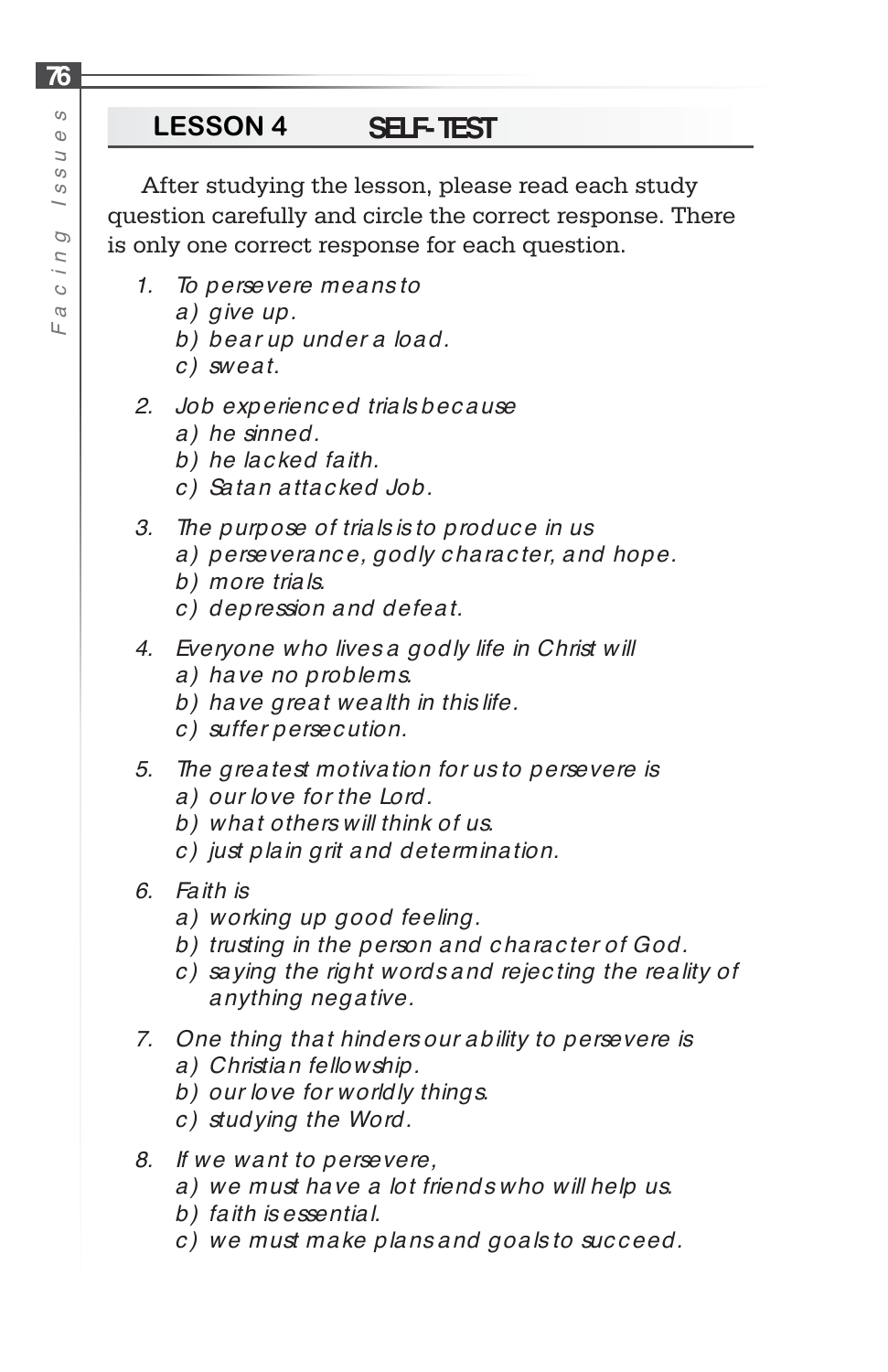$\sigma$ 

- *9. When we persevere,*
	- a) others are influenced and strengthened in their *walk with the Lord.*
	- *b) Satan attac ks us all the more.*
	- *c ) we are not guaranteed vic tory.*
- *10. We c an suc c essfully live the Christian life*
	- *a) without perseveranc e.*
	- *b) with no problems.*
	- *c ) with God's supernatural resourc es.*

When used for HBMM SERVUS FIDELIS training:

Printout and mail a copy of your self test pages to the regional HBMM National Leadership Team member for your region. Their contact information is located on the "Contact Leadership Team" page on our website: http://HBMM-National.org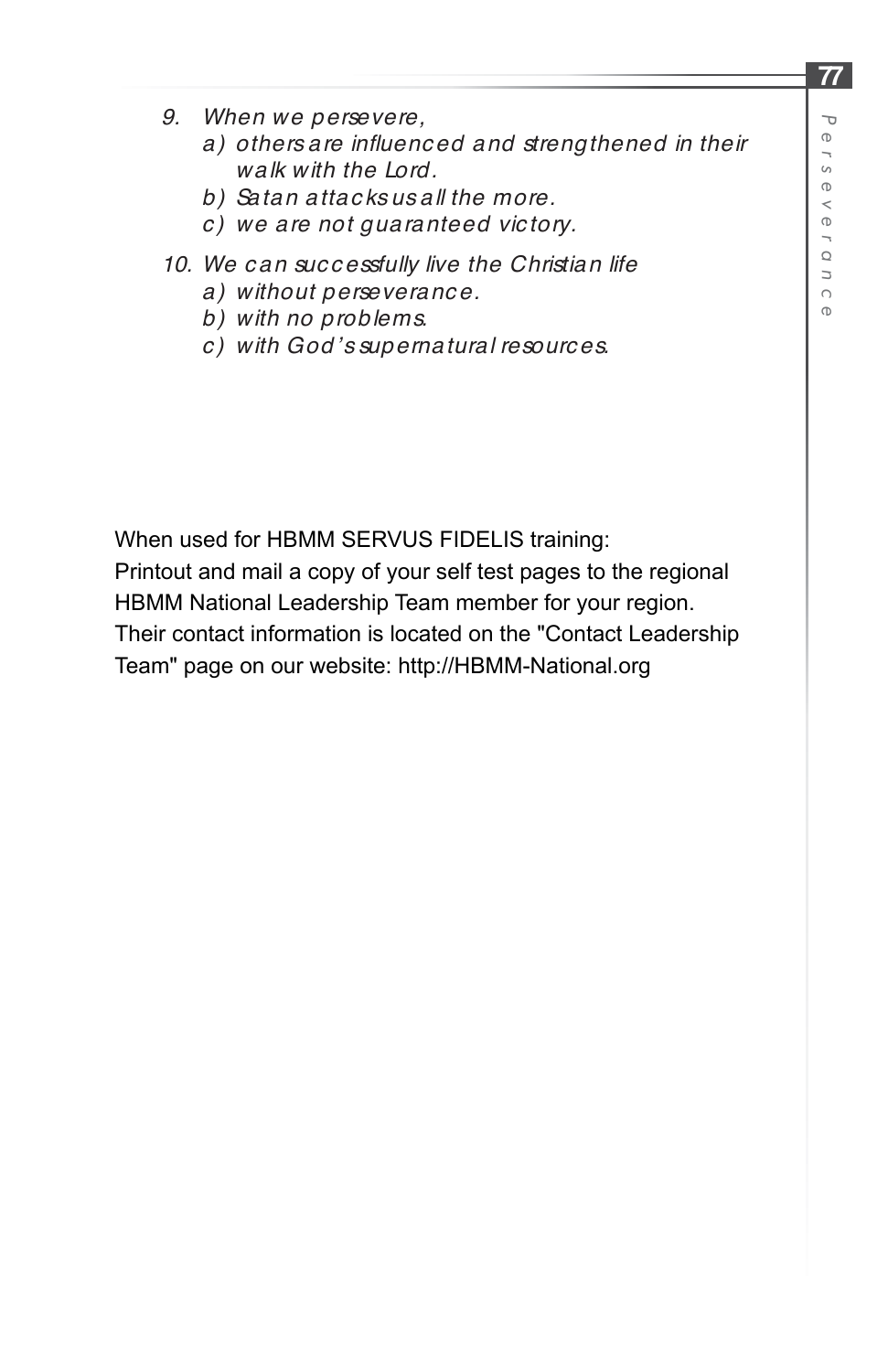# **LESSON 5 SELF-TEST**

After completing the lesson, please answer the following questions by circling the correct response. Only one answer is correct for each question.

- *1. Why does God c orrec t people?*
	- *a) People normally seek and ask for c orrec tion.*
	- *b) God's people still fall into sin and need His help to overc ome their shortc omings.*
	- *c ) God wants to show His wrath against Christians.*
- *2. What is the relationship between born-again Christians and the sinful nature?* 
	- *a) Born-again Christians are no longer in bondage to the sinful nature.*
	- *b) The sinful nature no longer exists in a born-again Christian.*
	- *c ) The sinful nature makes it impossible for a Christian to obey God.*
- *3. Whic h three ways mentioned in the lesson does God use to c orrec t us?*
	- *a) Failure, fear, and persec ution*
	- *b) Rebuke, loss of intimac y and joy, and unexpec ted struggles*
	- *c ) Love, joy, and peac e*
- *4. God's motive for bringing c orrec tion is* 
	- *a) that He wants Christians to bec ome humanly perfec t.*
	- *b) His love.*
	- *c ) that God wants Christians to know He does not forget their sinfulness.*
- *5. Whic h statement below is c orrec t?*
	- *a) People who are raised in Christian homes need less c orrec tion.*
	- *b) Not all people are c orrec ted by God.*
	- *c ) Every Christian is c orrec ted fairly by God.*

**93**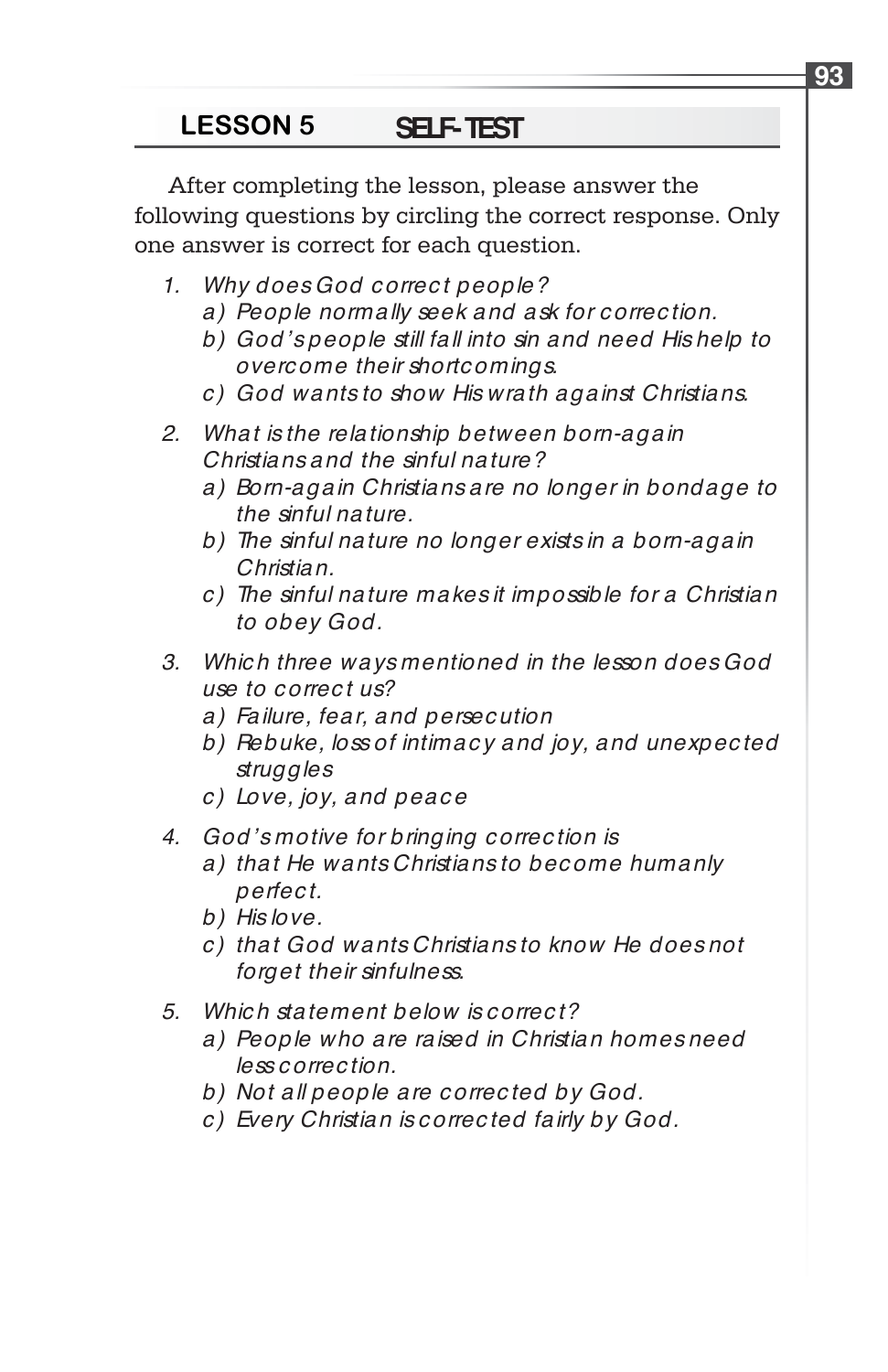- *6. Whic h statement below is true?* 
	- *a) God does not mind when a Christian dec ides to give up.*
	- *b) God wants Christians to endure times of divine c orrec tion.*
	- *c ) God knows people will sin, so He does not take it too seriously.*
- *7. Whic h answer below best desc ribes submission?* 
	- *a) Submission to God is a c hoic e of the will.*
	- *b) Submission to God is always easy.*
	- *c ) Submission to God is disc overed through muc h learning.*
- *8. By ac c epting God's c orrec tion, a Christian c an expec t to gain*
	- *a) no more problems.*
	- *b) immediate happiness.*
	- *c ) forgiveness and help.*
- *9. When does God's ongoing c orrec tion on earth c ease?* 
	- *a) It will stop when we bec ome perfec t.*
	- *b) It will c ontinue at every stage of life.*
	- *c ) It c eases when we start going to c hurc h regularly.*
- *10. What is one goal of divine c orrec tion to God's people?*
	- *a) To help us share in God's holiness*
	- *b) For Christians to ac hieve sinless perfec tion while they are alive on earth*
	- *c ) To make wayward Christians suffer for their sins*

When used for HBMM SERVUS FIDELIS training: Printout and mail a copy of your self test pages to the regional HBMM National Leadership Team member for your region. Their contact information is located on the "Contact Leadership Team" page on our website: http:// HBMM-National.org

## **94**  $\circ$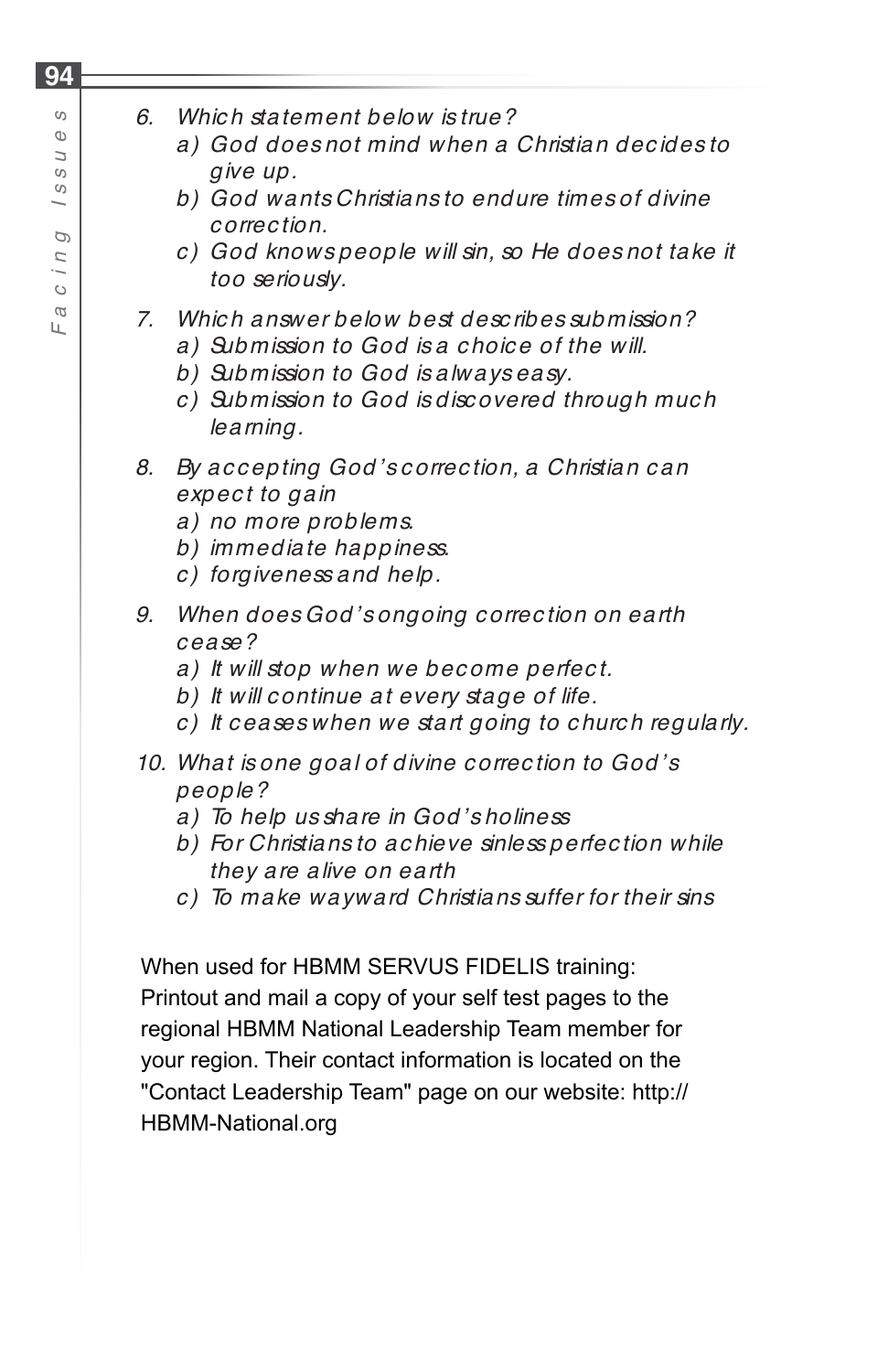After studying the lesson, please read each study question carefully and circle the correct response. There is only one correct response for each question.

- *1. Ac c ording to the lesson, suc c essful people know how to handle* 
	- *a) money.*
	- *b) failure.*
	- *c ) a job.*
- *2. We give up in our Christian walk bec ause*
	- *a) life is hard for everybody.*
	- *b) we do not get any breaks in life.*
	- *c ) of the regularity of a sin, reproac h of our sin, and result of our sin.*
- *3. If you fail to plan, then you are planning to a) trust God.*
	- *b) let the Spirit guide you.*
	- *c ) fail.*
- *4. Ac c ording to John Maxwell, the best teac her is a) evaluated experienc e.*
	- *b) failure.*
	- *c ) experienc e alone.*
- *5. We get a fresh start by making exc uses.*
	- *a) True*
	- *b) False*
- *6. Ac c ording to the lesson, why is important to evaluate our experienc es in dealing with failure?* 
	- *a) Self-evaluation helps us not to make the same mistakes.*
	- *b) It gives us something to do.*
	- *c ) We will feel worse about our mistakes.*
- *7. Why should we seek people to help us after we have failed?*
	- *a) We are inc apable of thinking c orrec tly when disc onnec ted from others.*
	- *b) They c an offer us enc ouragement, support, prayer, and guidanc e.*
	- *c ) Seeking outside help is not nec essary.*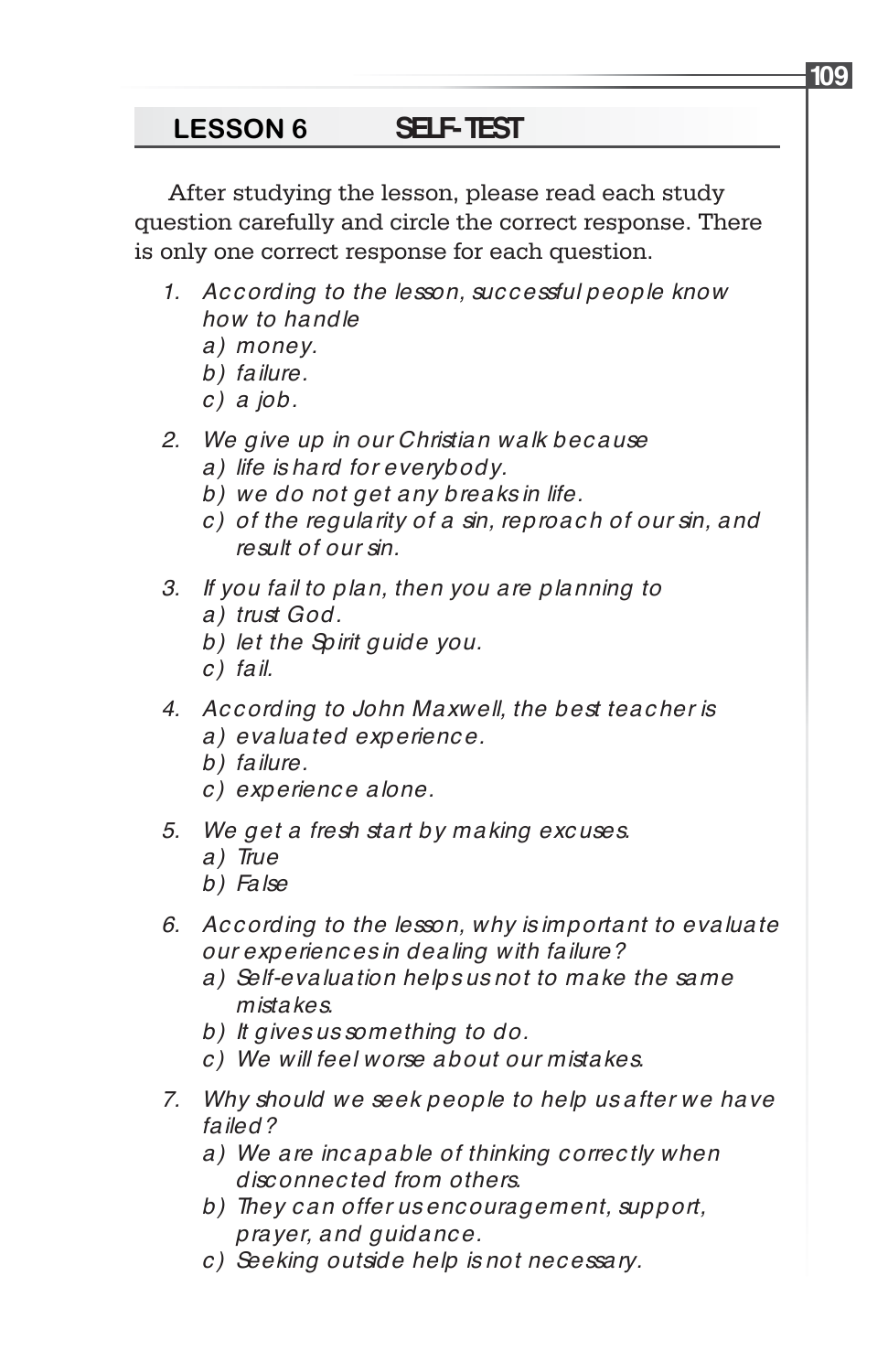$\mathbb O$  $\overline{a}$  $\circ$  $\omega$  $\overline{\phantom{0}}$ G Г I  $\circ$  $\varpi$ Щ

*Fa c in g Issu e s*

## *8. If you are depressed, disc ouraged, and distressed, it may be bec ause you are*

- *a) not saved.*
- *b) not praying enough.*
- *c ) thinking suc h thoughts.*
- *9. The root c ause for fear of failure is a faulty*
	- *a) perc eption.*
	- *b) home life.*
	- *c ) Bible study program.*

## *10. A true statement about failure is that*

- *a) a good Christian never fails.*
- *b) failing does not nec essarily make a person a failure.*
- *c ) God gets frustrated when we fail.*

When used for HBMM SERVUS FIDELIS training:

Printout and mail a copy of your self test pages to the regional HBMM National Leadership Team member for your region. Their contact information is located on the "Contact Leadership Team" page on our website: http://HBMM-National.org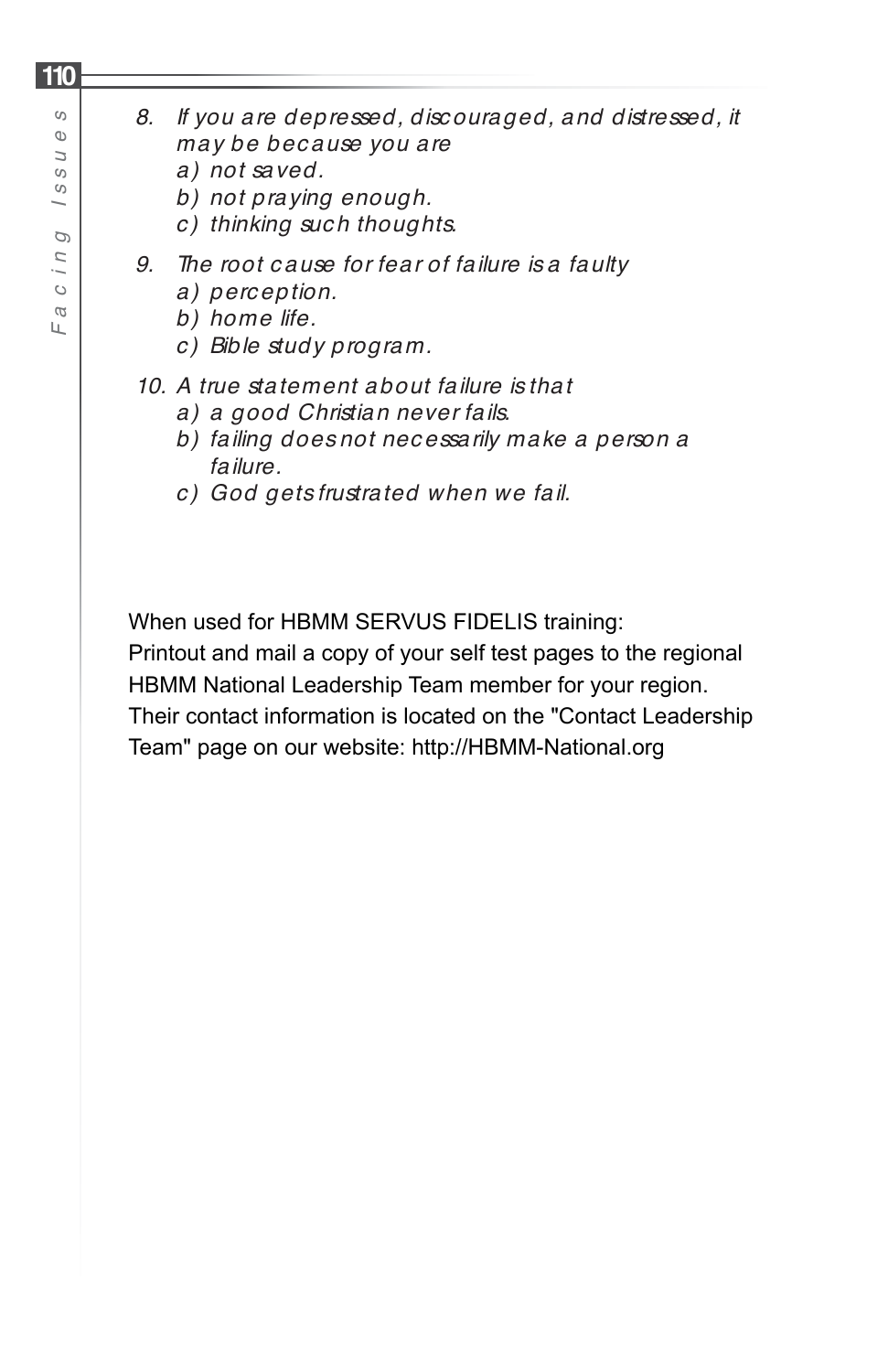After studying the lesson, please read each question carefully and circle the correct response. There is only one correct answer for each question.

- *1. Whic h statement is true?*
	- *a) Ac ts shows us the spiritual gifts, and 1 Corinthians teac hes us about them.*
	- *b) Ac ts teac hes us about the gifts, and 1 Corinthians shows us them.*
	- *c ) Ac ts and 1 Corinthians only deal with c ertain gifts.*
- *2. The three c ategories of spiritual gifts are*
	- *a) gifts of illumination, demonstration, and transformation.*
	- *b) gifts of explanation, presentation, and illumination.*
	- *c ) gifts of explanation, demonstration, and intimation.*
- *3. Whic h words desc ribe the proc ess of the verbal gifts?*
	- *a) Give, bless, and rec eive, judge*
	- *b) Determine, give, share, evaluate*
	- *c ) Manifest, work, listen, weigh*
- *4. The gifts of demonstration* 
	- a) teach people how to act.
	- *b) are visible expressions of God's ability to c hange terminal c onditions.*
	- *c ) showc ase the natural talent of Christians.*
- *5. Enablement from the Holy Spirit to speak a message*  from God in an unknown language is the definition of
	- *a) interpretation.*
	- *b) wisdom.*
	- *c ) tongues.*
- *6. It is important to be c areful in artic ulating a gift so you*
	- *a) c an c onvinc e others that God is speaking through you.*
	- *b) will show off your talents.*
	- *c ) do not take God's name in vain.*

**124**

Ш.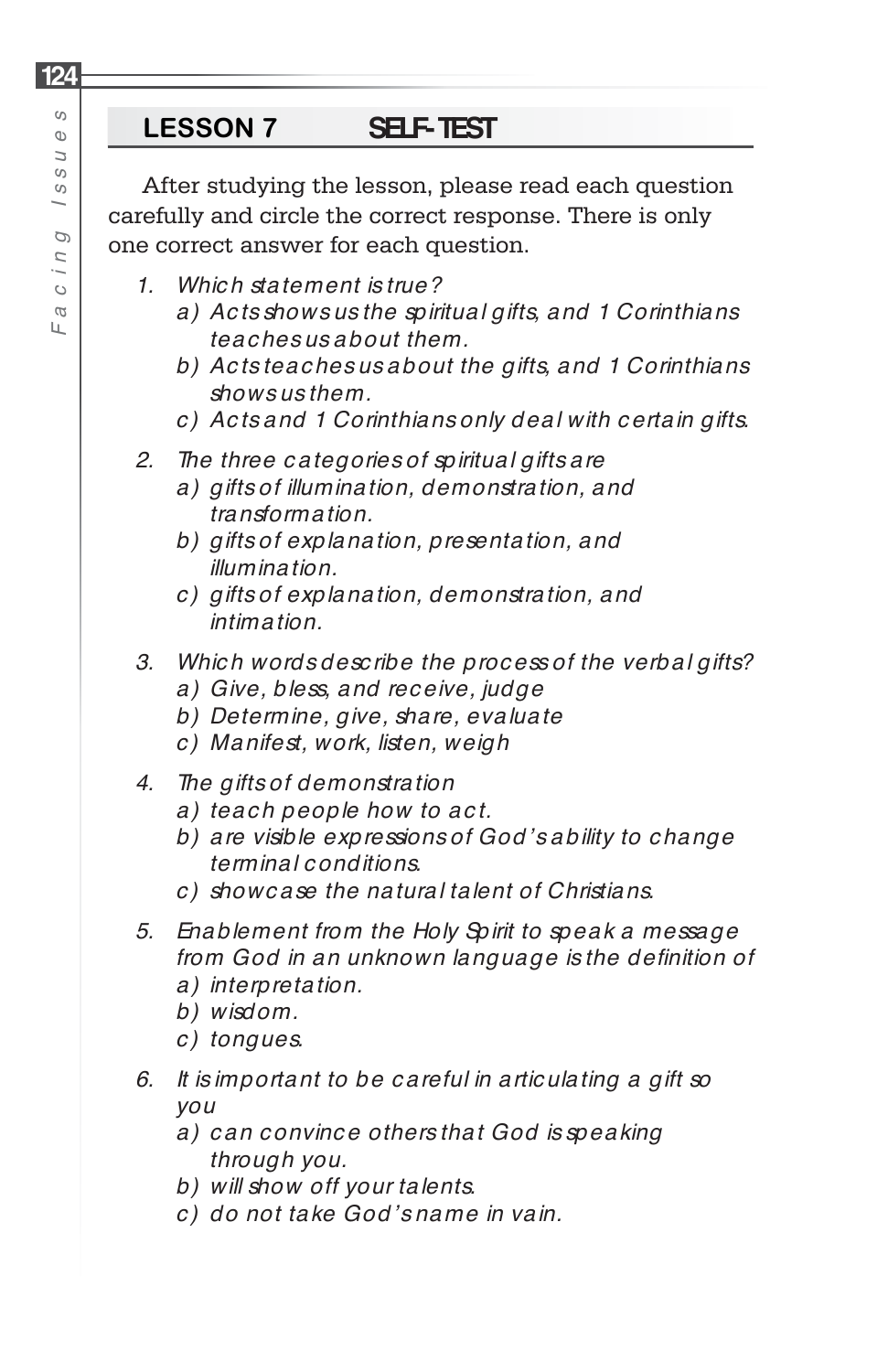- *7. It is nec essary to have a proc edure for the operation of spiritual gifts so that*
	- *a) we c an keep trac k of how many gifts are manifested.*
	- *b) the pastor c an feel important.*
	- *c ) people will know how to proc eed.*
- 8. The types of dysfunction that work against edification *and unity arise from*
	- *a) poor Bible study habits.*
	- *b) within the c hurc h.*
	- *c ) c ults.*
- *9. The sec ondary purpose of having a proc edure for spiritual gifts is to*
	- *a) disc ourage Jezebels and false prophets from asserting themselves.*
	- *b) determine who rejec ts or denies spiritual gifts.*
	- *c*) decide where a gift should fit in the service.
- *10. The message of word of knowledge*
	- *a) is always just a single word.*
	- *b) is only given to intelligent people.*
	- *c ) testifi es to God's presenc e in a given situation.*

When used for HBMM SERVUS FIDELIS training:

Printout and mail a copy of your self test pages to the regional HBMM National Leadership Team member for your region.

Their contact information is located on the "Contact Leadership Team" page on our website: http://HBMM-National.org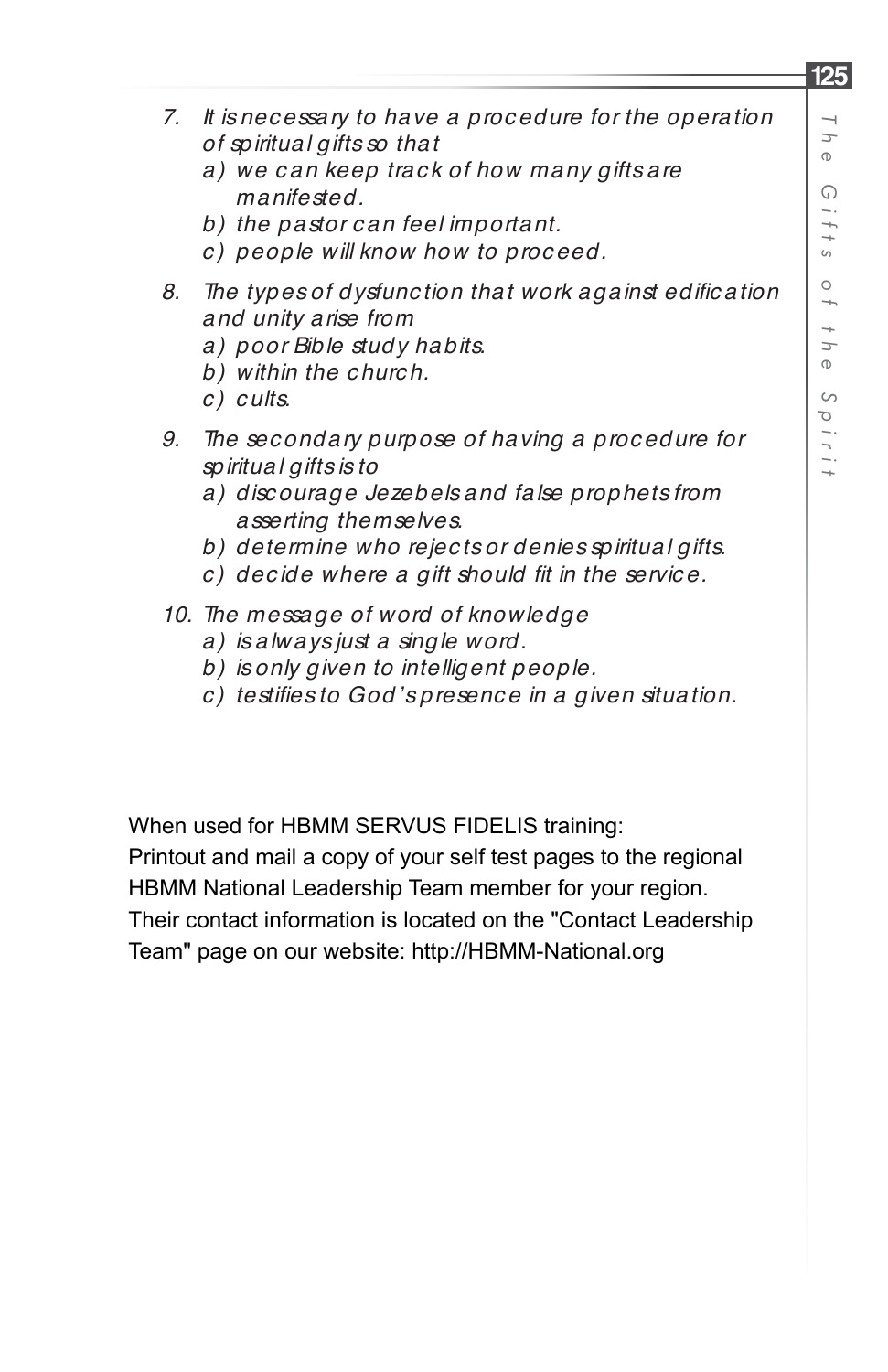After studying the lesson, please read each question carefully and circle the correct response. There is only one correct answer for each question.

- *1. Some negative effec ts of mismanaging our fi nanc es are*
	- *a) unnec essary debt, lost wealth, worry, and divorc e.*
	- *b) ac c umulating material things, purc hasing a home or c ar.*
	- *c ) giving to those in need and c ontributing to worthy c auses.*
- 2. Which of the following identifies divine principles for *using our money properly?*
	- *a) The princ iples of love, hope, and servanthood*
	- *b) The princ iples of divine ownership, God's goodness, and being a blessing*
	- *c ) The princ iples of c hurc h attendanc e, maturity, and prayer*
- *3. A steward is someone who*
	- *a) works in a kitc hen as a c ook.*
	- *b) c ares for the possessions of another.*
	- *c ) has to be very generous.*
- *4. Why should we give God at least one day a week?*
	- *a) We c an use that day to take trips, relax, and visit with family and friends.*
	- *b) We c an use that time off to do work at home and watc h Christian television.*
	- *c ) We c an use that day to worship at a loc al c hurc h, meet other believers, and tithe.*
- *5. Tithing means giving bac k to God*
	- *a) 5 perc ent of our inc ome.*
	- *b) 10 perc ent of our inc ome.*
	- *c ) 15 perc ent of our inc ome.*
- *6. When we tithe, God promises to* 
	- *a) open the windows of heaven and pour an overflowing blessing.*
	- *b) make us happy, wealthy, and wise.*
	- *c ) give us everything we ever wanted.*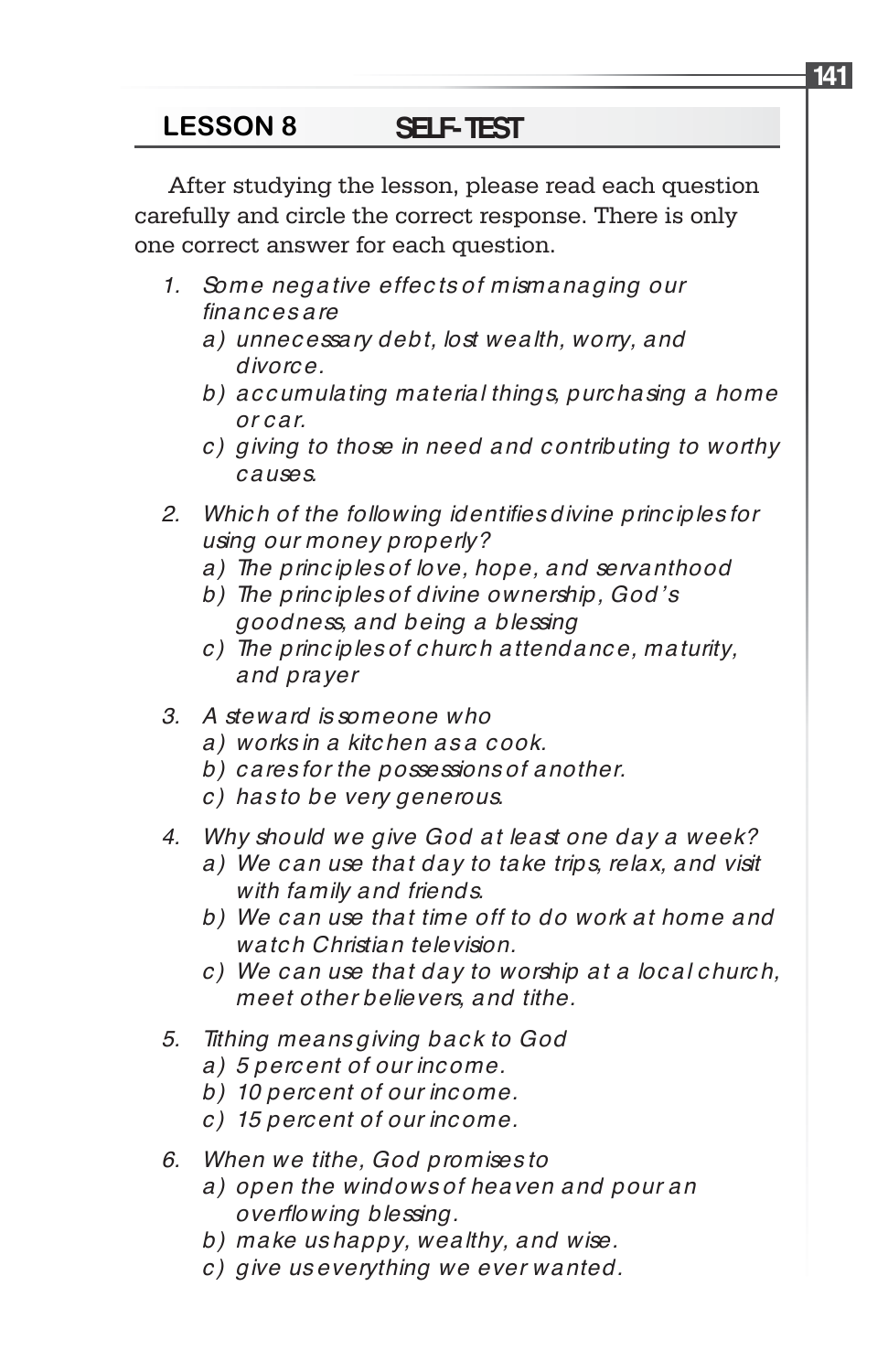## *7. Why is faith nec essary in our being good stewards of what God entrusts to us?*

- a) Faith helps us to make bold financial investments.
- *b) Faith prepares us to buy things even when we do not have the money.*
- *c ) Faith enables us to believe for God's promised blessings.*
- *8. The princ iple of sac rifi c e teac hes us that*
	- *a) we have to give more than the average person.*
	- *b) the spiritual world is very real.*
	- $c)$  sac rificial living accompanies faith in God.
- *9. As mentioned in the lesson, one reason for having to wait to rec eive a harvest on our giving is that*
	- *a) God often does amazing things in our lives while we wait.*
	- *b) God is slow in blessing His c hildren.*
	- *c ) life is c hallenging and requires us to be patient.*

## *10. Why is the princ iple of worship important?*

- *a) When we worship, our foc us is on God not on material things.*
- *b) When we worship, we learn to sing well.*
- *c ) When we worship, our minds and bodies relax.*

When used for HBMM SERVUS FIDELIS training: Printout and mail a copy of your self test pages to the regional HBMM National Leadership Team member for your region. Their contact information is located on the "Contact Leadership Team" page on our website: http:// HBMM-National.org

## **142**  $\circ$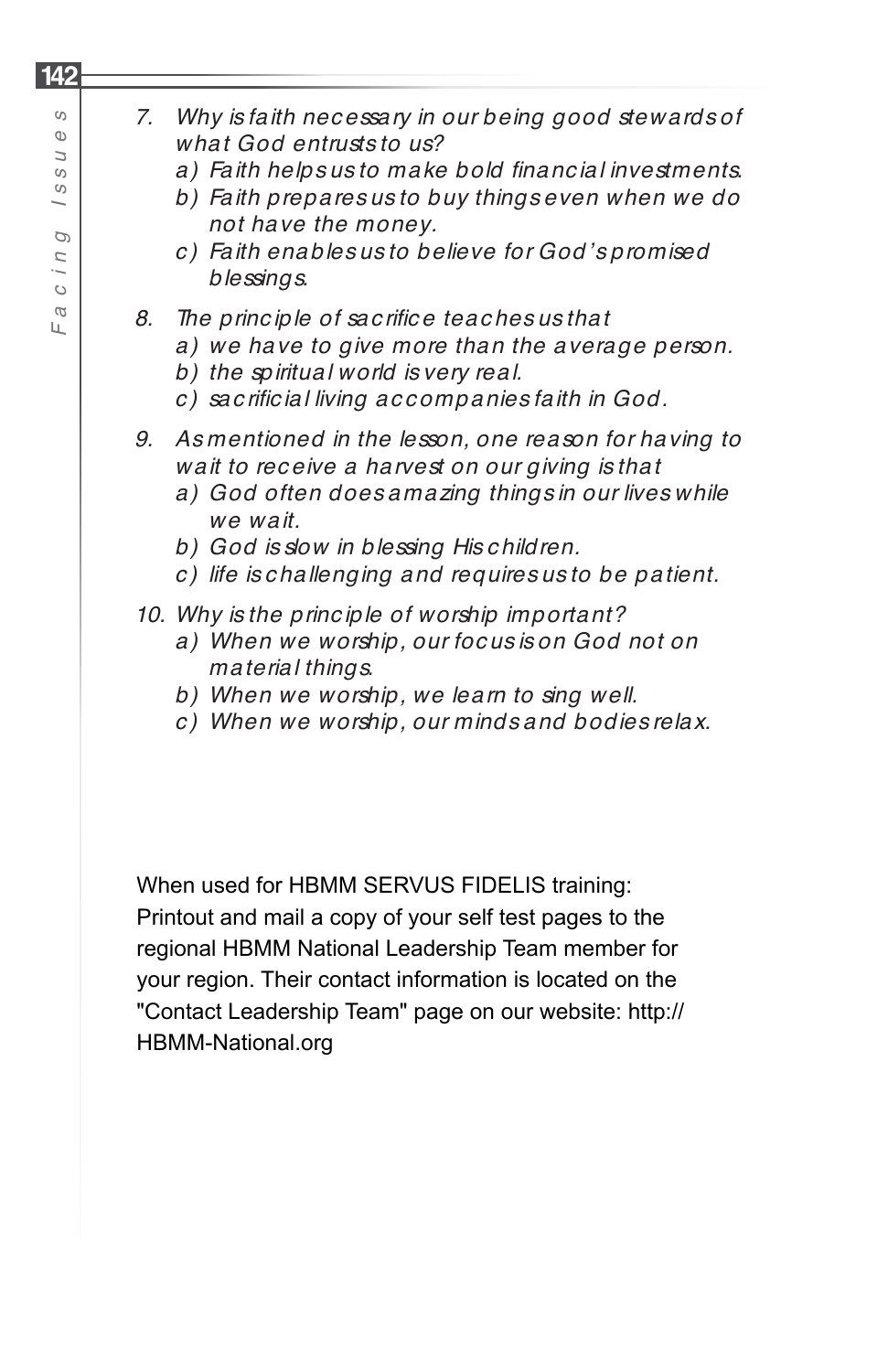After studying the lesson, please read each study question carefully and circle the correct response. There is only one correct response for each question.

- *1. Job's reac tion to suffering is a good model for us bec ause*
	- *a) he never showed his sorrow and always presented a happy fac e to others.*
	- *b) despite his suffering, he c hose to worship God.*
	- *c ) he listened to his friends who gave him great advic e.*
- *2. God permits us to suffer at times to produc e good fruit in the long run, but sometimes we reac t inc orrec tly and allow bad fruit to develop.* 
	- *a) True*
	- *b) False*
- *3. God allows us to go through trials in order to a) build our c harac ter.*
	- *b) destroy us.*
	- *c ) prove that He is divine.*
- *4. Why is it good to understand the ways Satan c auses us to suffer?*
	- *a) We c an run away from all situations where it appears that Satan is at work.*
	- *b) It is not good to know the ways of Satan, for it might c ause us to stumble.*
	- *c ) When we are aware of the tac tic s of the enemy, we c an stand strong against him.*
- *5. When we prac tic e sin, we bring suffering upon ourselves. This suffering serves as a warning so will not c ontinue to make the same mistakes.*
	- *a) True*
	- *b) False*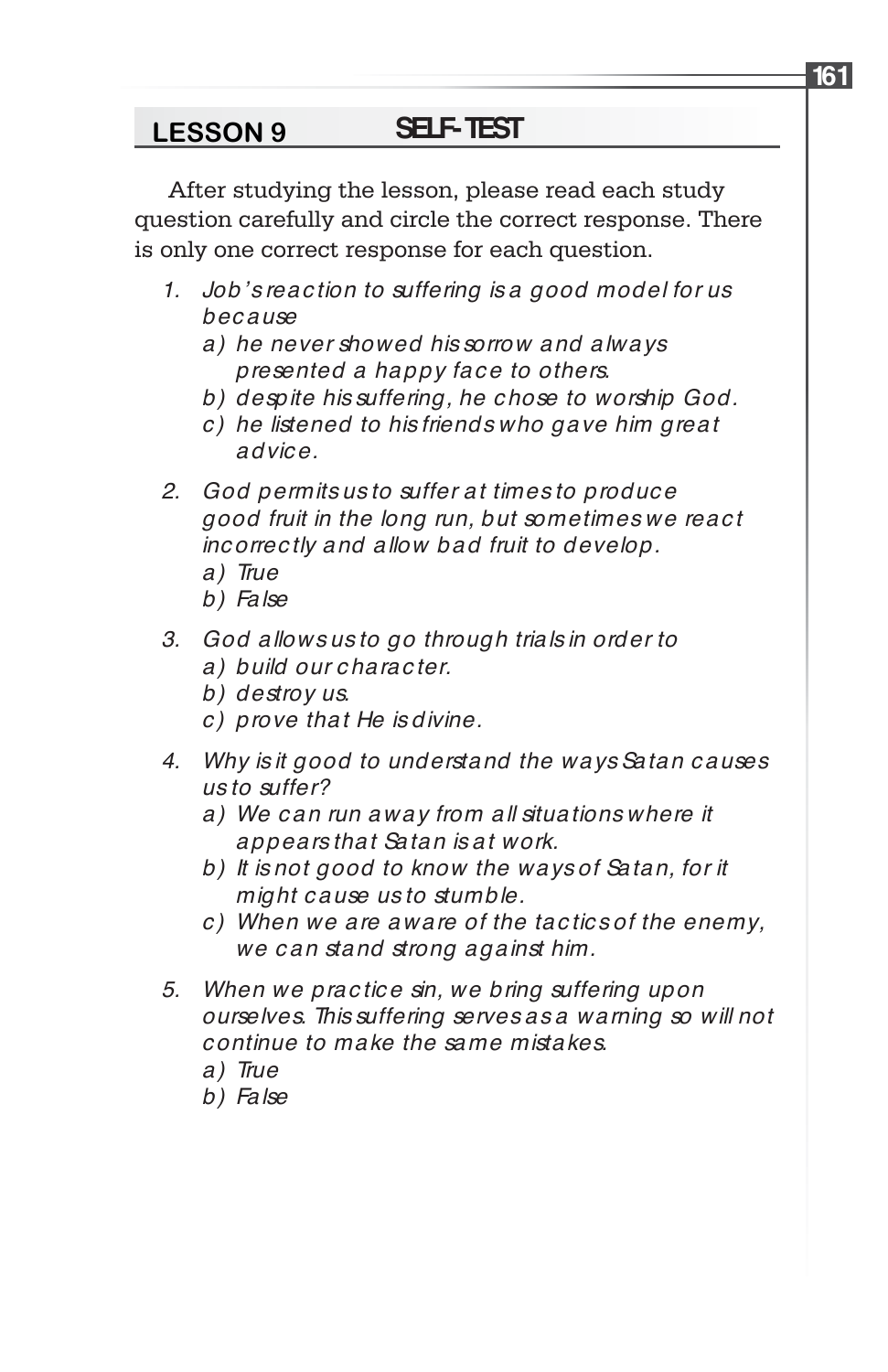## *6. Why should we want to know the fellowship of sharing in Christ's sufferings? a) It automatic ally makes us holier than others. b) It c reates a spec ial unity with the Lord ac hievable in no other way. c ) It will c ause people to look up to us with more respec t. 7. It is a c ruel God who would willfully allow His c hildren to suffer. a) True b) False 8. When God seems distant during our times of suffering, a) we must remember that God is still nearby; He will never forsake us. b) it is an indic ation of our sin.*

- *c ) this means that we are not as spec ial to Christ as we originally thought.*
- *9. One of the greatest things we gain from suffering is a) c ompassion for others who suffer.*
	- *b) insight leading to an ability to enc ourage others who suffer.*
	- *c ) both a) and b).*
- *10. Whic h of the following statements is true?* 
	- *a) Suffering c omes only as a result of one's own sin.*
	- *b) God's c orrec tion entails various degrees of suffering.*
	- *c*) God's grace is not sufficient to carry us through all *suffering.*

When used for HBMM SERVUS FIDELIS training:

Printout and mail a copy of your self test pages to the regional HBMM National Leadership Team member for your region. Their contact information is located on the "Contact Leadership Team" page on our website: http://HBMM-National.org

 $\circ$ *Fa c in g Issu e s*  $\sigma$  $\overline{a}$  $\circ$  $\omega$  $\overline{\phantom{0}}$ 

D Г I  $\circ$  $\varpi$ Ш.

**162**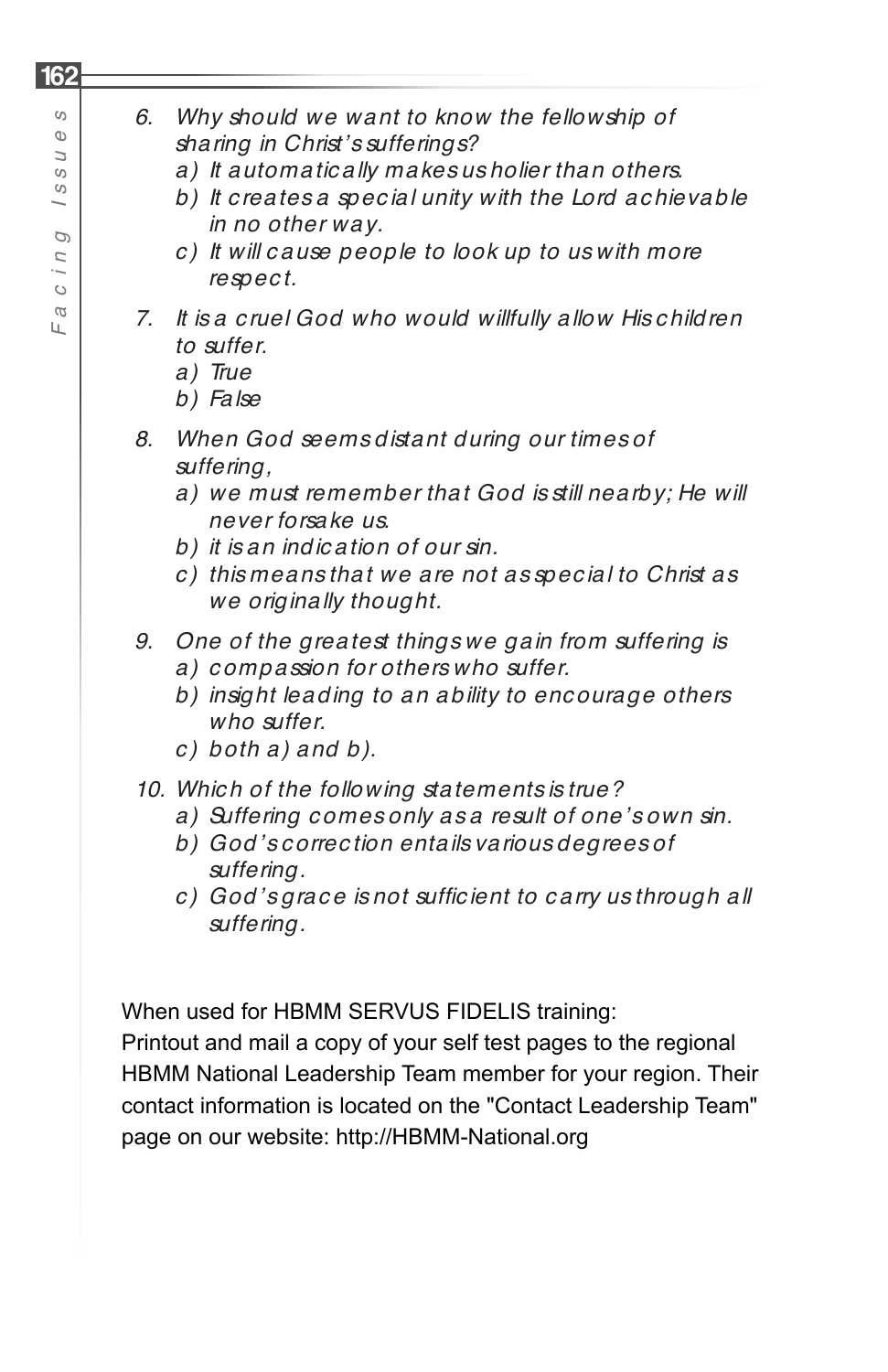After studying the lesson, please read each study question carefully and circle the correct response. There is one correct response for each question.

- *1. How c an we be sure God wants us to know His will? a) It makes sense.*
	- *b) The Bible tells us so.*
	- *c ) All religions of the world emphasize the importanc e of knowing God's will.*
- *2. What is the fundamental requirement for rec eiving guidanc e from God?*
	- *a) You must be born again.*
	- *b) You must be baptized.*
	- *c ) You must go to c hurc h every Sunday.*
- *3. How does prayer help in disc erning the will of God?*
	- *a) Through prayer, you express your need for guidanc e and have faith that God will answer your request.*
	- b) Through prayer, you experience peace and feel *better.*
	- *c ) Prayer is the only way to gain God's favor.*
- *4. God will not reveal everything about His future plans for us all at onc e bec ause*
	- *a) God likes to see His c hildren struggle before He offers guidanc e.*
	- *b) He does not know the c omplete future, only parts of it.*
	- *c ) God expec ts us to c ome to Him often and depend on Him.*
- *5. Whic h response indic ates a c orrec t attitude when praying about God's will?*
	- *a) " God, I want to know your will, but please show me a few other options."*
	- *b) " God, I want to know your will and obey, no matter what it is."*
	- *c ) " God, I want to know your will as long as it does not interfere with my plans."*

**178**

Ш.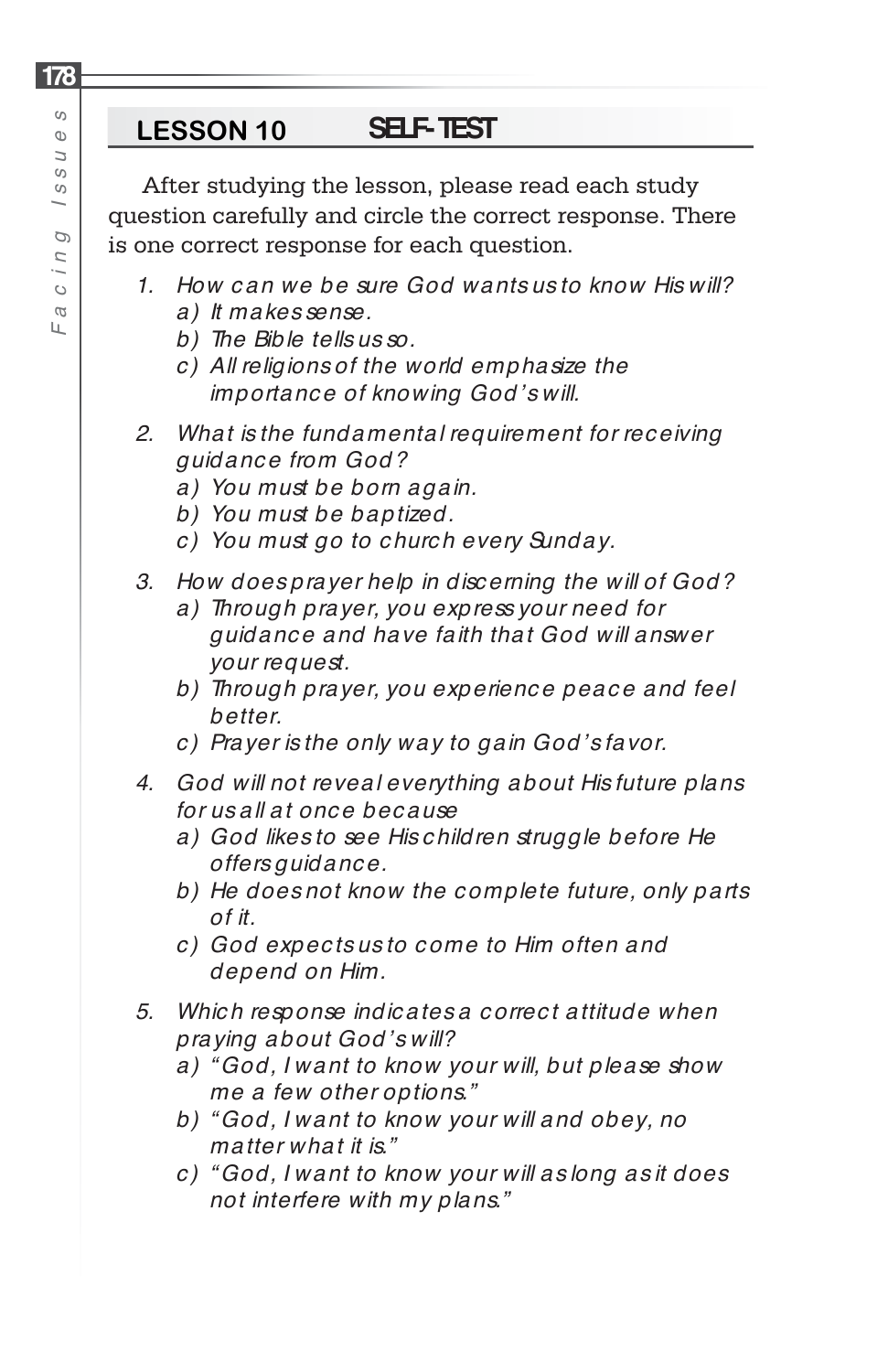- *6. Godliness is key to c oming to know God's will bec ause a godly person*
	- *a) never makes mistakes or sins.*
	- b) demonstrates that his or her life is a living sac rifice *unto God.*
	- *c ) knows he or she is superior to most others.*
- *7. The value of the Sc ripture is that it*
	- *a) serves as the foundation for understanding God's will.*
	- *b) is burdensome and irrelevant.*
	- *c ) shows us what c olor and style of c lothes to wear eac h day.*
- *8. In the lesson, the Holy Spirit is c ompared to*
	- *a) a meteorologist.*
	- *b) a salesman who tries to c onvinc e you to buy his produc t.*
	- *c ) an internal, all-powerful personal navigator.*
- *9. When seeking God's will, turning to fellow Christians for advic e is a*
	- *a) sure sign that you do not really trust God.*
	- *b) sign of weakness and immaturity.*
	- *c ) c hanc e to let God intervene and speak into your life.*
- *10. What c harac teristic s should you look for in someone who might offer you c ounsel?*
	- *a) He or she should have at least an advanc ed degree in c ounseling, three years of c linic al experienc e, and serve on staff of a large c hurc h or private c ounseling c enter.*
	- *b) He or she should love God, be full of the Spirit, demonstrate the fruit of godliness, serve the Lord faithfully, want God's best for your life, and have wisdom.*
	- *c ) He or she should be at least sixty-fi ve years of age, a baptized c hurc h member, sing in the c hoir, teac h a Sunday Sc hool c lass, and enjoy listening to other people's problems.*

When used for HBMM SERVUS FIDELIS training: Printout and mail a copy of your self test pages to the regional HBMM National Leadership Team member for your region. Their contact information is located on the "Contact Leadership Team" page on our website: http://HBMM-National.org

## **179**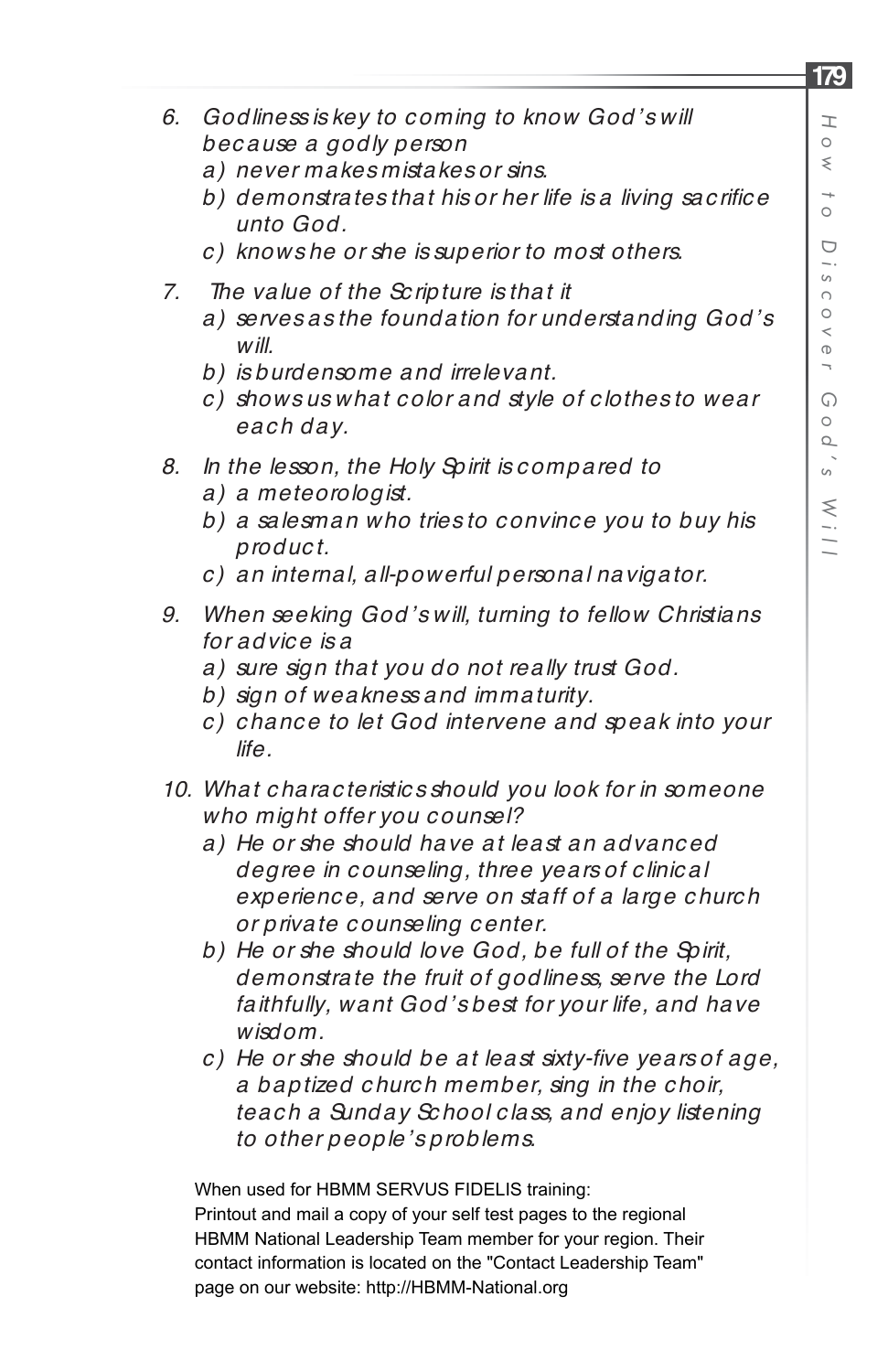After studying the lesson, please read each study question carefully, and circle the correct response. There is only one correct response for each question.

- *1. To have expert authority means*
	- *a) you c an use infl uenc e or power any way you desire as long as you do not hurt anybody else.*
	- *b) someone delegated it to you to make sure you c an help others.*
	- *c ) people rec ognize that you ac quired great knowledge and/ or skills in a c ertain area.*
- *2. Spiritual authority in this lesson refers to the authority*
	- *a) delegated by God to pastors and others c alled to lead in loc al c hurc hes.*
	- *b) that Christians have to tell others the Good News about Jesus.*
	- *c ) that angels have as God's messengers.*
- *3. Ephesians 4:11–13 talks about the gifts Christ has given to the c hurc h. These gifts inc lude apostles, prophets, evangelists, pastors, and teac hers. a) True*
	- *b) False*
- *4. The loc al c hurc h should be rec ognized as a democ ratic system.* 
	- *a) True*
	- *b) False*
- *5. Pastors receive authority from the Lord to implement divinely-inspired direction for the church, preach God's Word, correct false teaching, and help believers.*
	- *a) True*
	- *b) False*
- *6. Ac c ording to this lesson, submission to spiritual authority means*
	- *a) obeying everything a pastor tells you even when it does not make sense or agree with the Bible.*
	- *b) showing proper respec t for those over you in the Lord.*
	- *c ) taking a pilgrimage to a holy shrine and kissing the hand of a religious leader.*

**194**

Ш.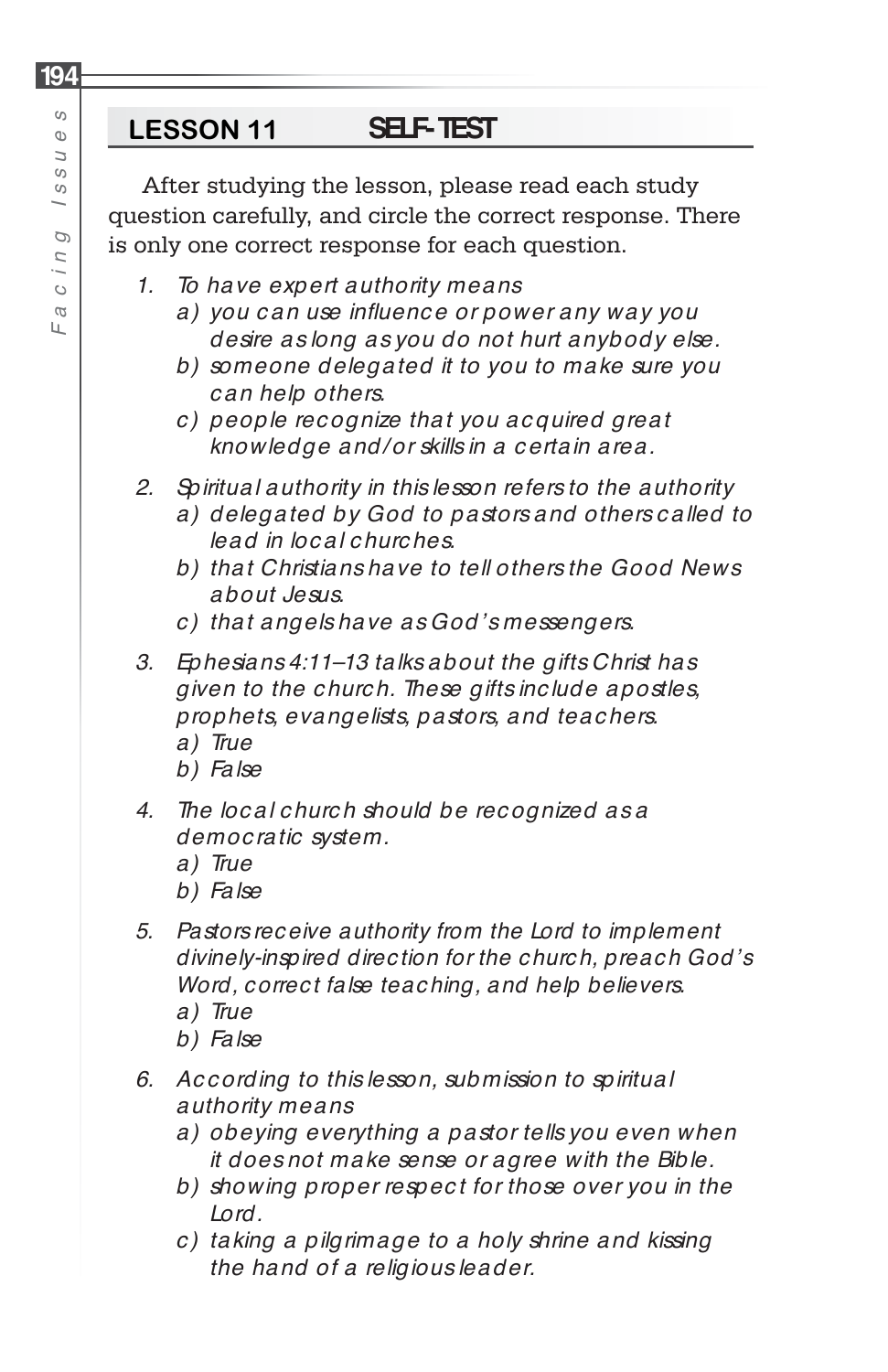- 7. Among the reasons why some people find it difficult *to respec t spiritual authority, whic h response below is not one of the reasons c overed in the lesson?*
	- *a) Some people have been hurt by unsc rupulous c hurc h leaders.*
	- *b) Some people resist submitting to any kind of authority.*
	- *c ) Some think it is ac c eptable to resist spiritual leaders on all issues just bec ause they disagree on c ertain issues.*
	- *d) Some people believe submitting to pastors and other c hurc h leaders makes these leaders' work too easy.*
- *8. What does the story of Moses fac ing the angry Israelites teac h us about grumbling against spiritual authority?*
	- *a) Grumbling against God's servants is nec essary and meets with God's approval.*
	- *b) Grumbling against God's servants is equivalent to grumbling against God.*
	- *c ) Grumbling against God's servants is a form of protest that Jesus enc ouraged.*
	- *d) Grumbling is simply natural human behavior that God ac c epts.*
- *9. Whic h response below is not mentioned in the lesson as a way to support your c hurc h?*
	- *a) Attend servic es and partic ipate in the life of the c hurc h.*
	- *b) Help shoulder the responsibility in c hurc h.*
	- *c ) Hold your spiritual leaders in high esteem.*
	- *d) Send anonymous letters to your spiritual leaders, telling them what they are doing wrong.*
- *10. The subjec t of spiritual authority has very little relevanc e to the average Christian.*
	- *a) True*
	- *b) False*

When used for HBMM SERVUS FIDELIS training:

Printout and mail a copy of your self test pages to the regional HBMM National Leadership Team member for your region. Their contact information is located on the "Contact Leadership Team" page on our website: http://HBMM-National.org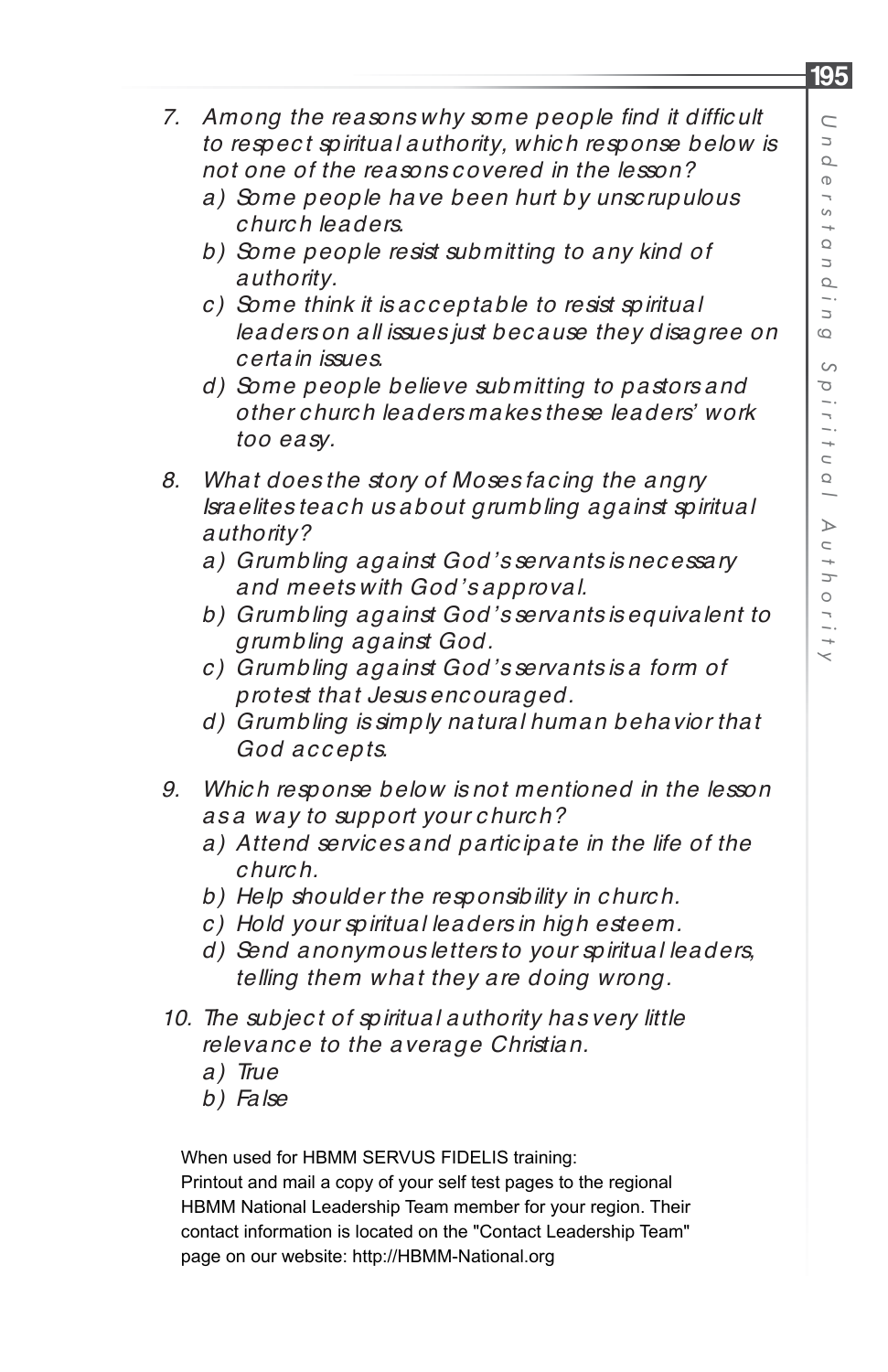After studying the lesson, please read each study question carefully and circle the correct response. There is only one correct response for each question.

- *1. Loving God is*
	- *a) not that important.*
	- *b) passive in nature.*
	- *c ) vital as a motivation to serve others.*
- *2. The Bible teac hes that we should love*
	- *a) only with our words.*
	- *b) only when we rec eive love in return.*
	- *c ) through our words and deeds.*
- *3. Our uniqueness* 
	- *a) only c reates more problems in ministry.*
	- *b) is to be c elebrated and used for ministry.*
	- *c ) is an error in design.*
- *4. The ministry mix of a true servant inc ludes*
	- *a) one or more of your gifts, skills, and talents.*
	- *b) only things you read from a book.*
	- *c ) only gifts and talents that other people rec ognize in you.*
- *5. Whether we talk about gifts, skills, or talents, we know our abilities*
	- *a) should be hidden away and never used.*
	- *b) are used only at our leisure.*
	- *c ) are a means to serve God by serving others.*
- *6. How does the Holy Spirit assist us in fi nding a plac e of ministry?*
	- *a) He helps us feel good when we are suc c essful.*
	- *b) He empowers us for effec tive servant ministry to others.*
	- *c ) He empowers us only in the areas of our personal ministry interest.*

 $\mathbb O$  $\overline{a}$  $\circ$  $\omega$  $\overline{\phantom{0}}$ Ó Г I  $\circ$  $\varpi$ Ш.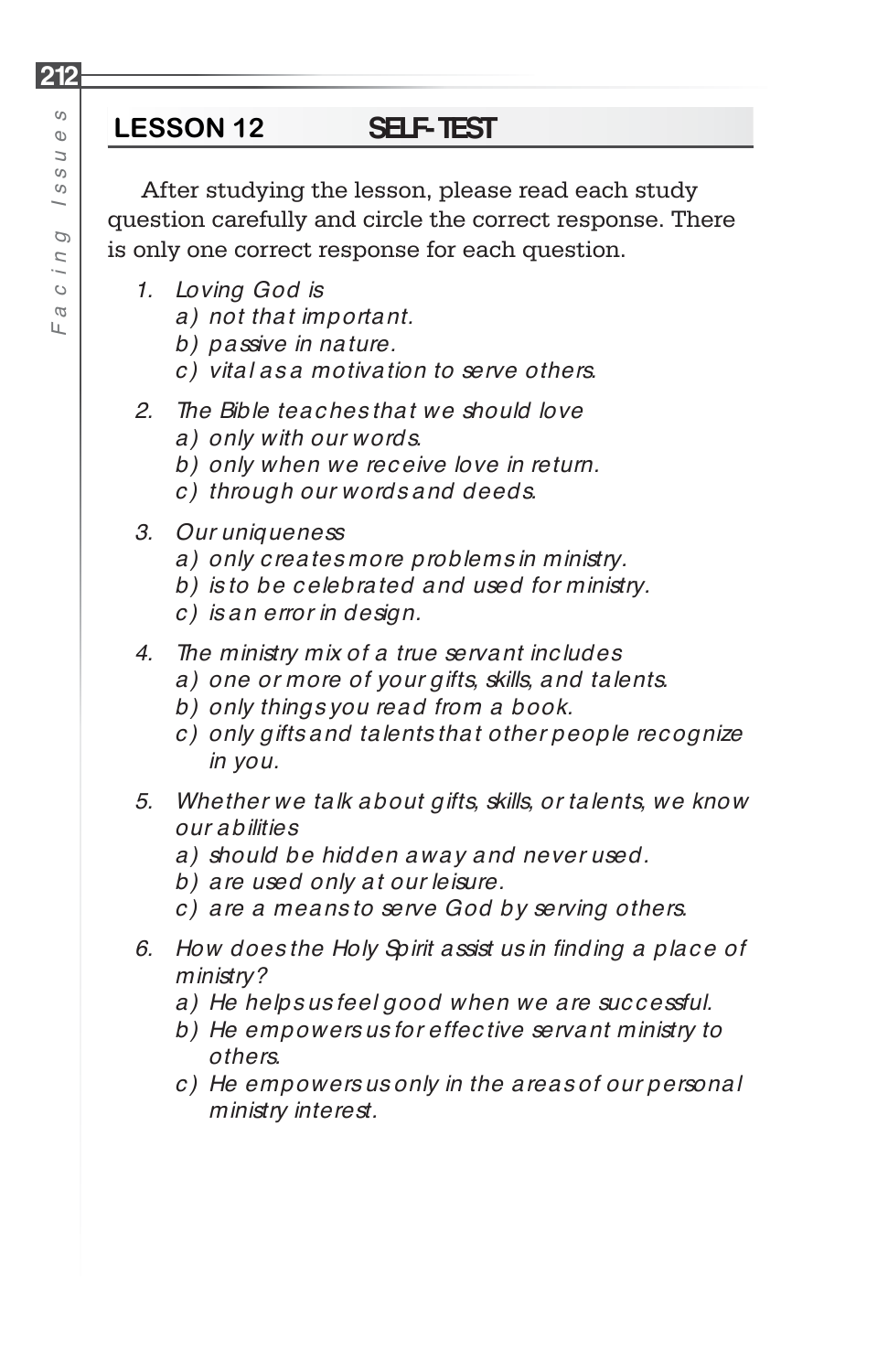- *7. What does the Bible teac h about personal ministry within the c hurc h?*
	- *a) Loc al c hurc h ministry is only for a few c hosen people.*
	- *b) Loc al c hurc h ministry is possible only after extensive educ ation.*
	- *c ) Loc al c hurc h ministry provides a point of servic e for all believers.*
- *8. Ownership in the loc al c hurc h* 
	- *a) means you develop a deep sense of responsibility for the ministries of the c hurc h.*
	- *b) is a c onc ern for only leaders in the c hurc h.*
	- *c ) is nothing you need to worry about until someone says you are needed.*
- *9. Ministry and servic e in the loc al c hurc h are largely the result of*
	- *a) sinc ere and persistent prayer by anyone desiring ministry.*
	- *b) dec iding what you want for ministry.*
	- *c ) someone telling you how and where to minister.*
- *10. We reac h new levels of ministerial c alling and effec tiveness by*
	- *a) getting at least six years of training after c onversion.*
	- *b) studying Sc ripture, developing a strong devotional life, and c ontinuing in prayer.*
	- *c ) relying only on what we feel is right for us.*

When used for HBMM SERVUS FIDELIS training: Printout and mail a copy of your self test pages to the regional HBMM National Leadership Team member for your region. Their contact information is located on the "Contact Leadership Team" page on our website: http://HBMM-National.org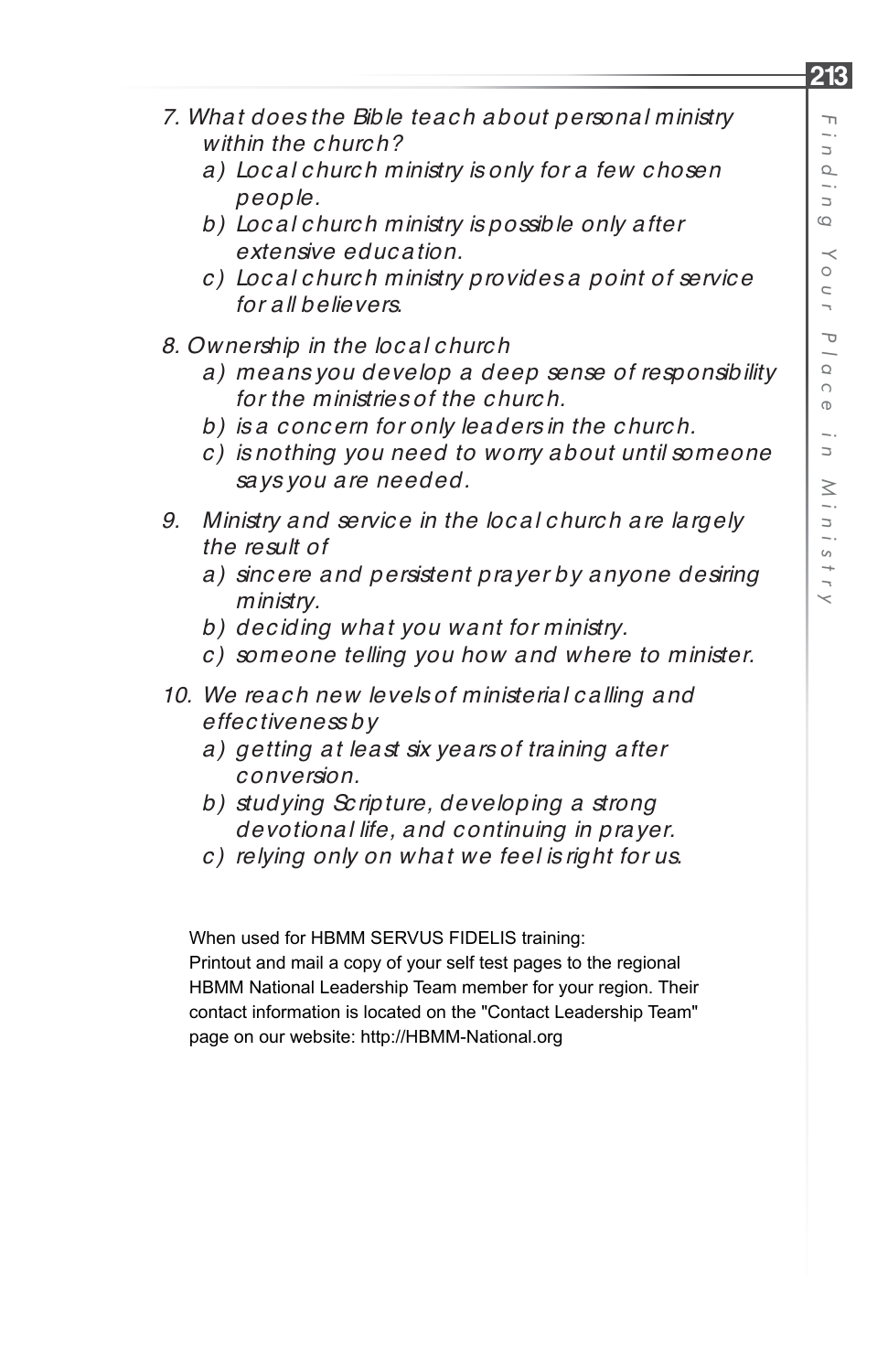# **LESSON 13 SELF-TEST**

After studying the lesson, please read each study question carefully and circle the correct response. There is only one correct response for each question.

- *1. Medioc rity is a) doing the best you c an always. b) doing nothing at all. c ) c aring little for improvement.*
- *2. Exc ellenc e is a) doing enough to get by. b) going above and beyond the expec ted.*
	- *c ) not even trying bec ause you know you will fail.*
- *3. In Genesis 24, Rebekah showed very little initiative when she met Abraham's servant.*
	- *a) True*
	- *b) False*
- *4. Sc riptural examples of exc ellenc e inc lude all of the following exc ept*
	- *a) Gideon.*
	- *b) Lot.*
	- *c ) Apostle Paul.*
- *5. Exc ellenc e demands sac rifi c e.*
	- *a) True*
	- *b) False*
- *6. Integrity c omes from a root word that means a) good.*
	- *b) divided.*
	- *c ) intac t.*
- *7. Proverbs 10:9 says, " The man of integrity walks \_\_\_\_\_." a) sec urely*
	- *b) happily*
	- *c ) proudly*
- *8. Planning is important bec ause it*
	- *a) helps one develop mental powers.*
	- *b) so often impresses others.*
	- *c ) is a roadmap to suc c ess.*